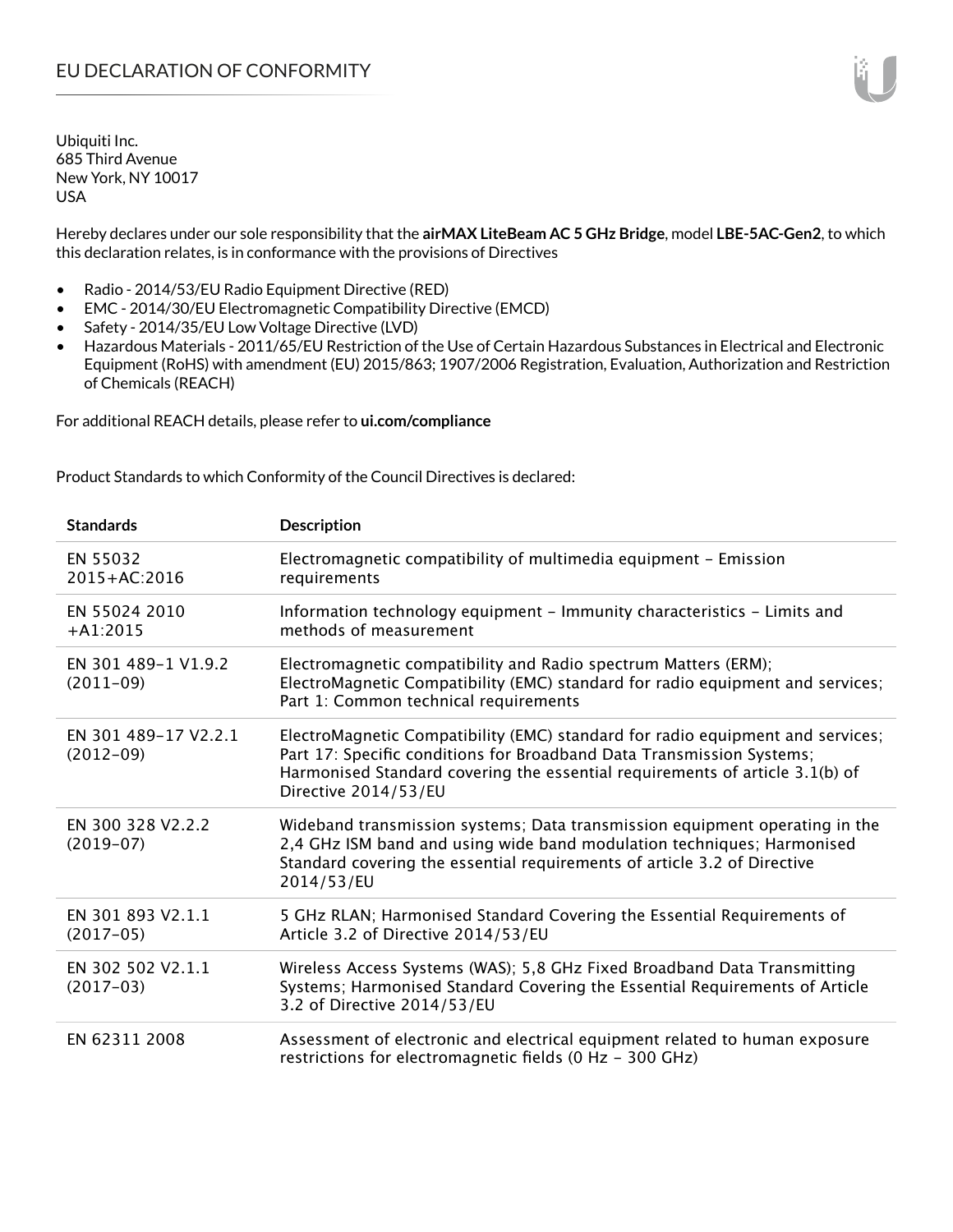| <b>Standards</b>            | <b>Description</b>                                                                               |
|-----------------------------|--------------------------------------------------------------------------------------------------|
| EN 62368-1<br>2014+A11:2017 | Audio/video, information and communication technology equipment – Part 1:<br>Safety requirements |
| CE Marking                  | - C                                                                                              |

Mark Feil<br>Mark Feil  $\overline{\phantom{0}}$ 

Compliance Manager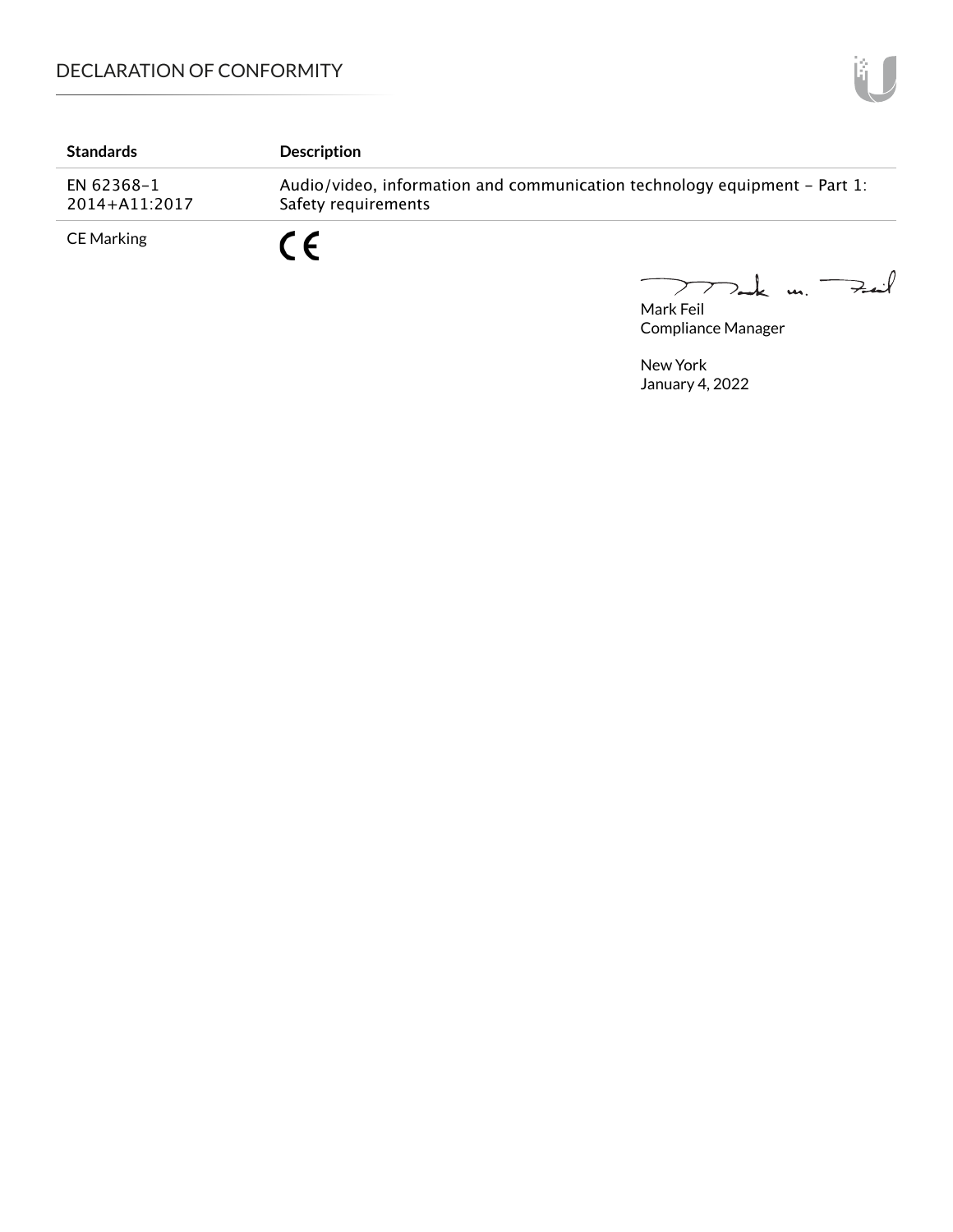# **LBE-5AC-Gen2**

#### **български** [Bulgarian]

С настоящото Ubiquiti декларира, че това устройство LBE-5AC-Gen2 е в съответствие със съществените изисквания и други приложими разпоредби на Директиви 2014/53/EC, 2014/30/ЕС, 2014/35/ЕС.

#### **Hrvatski** [Croatian]

Ubiquiti ovim putem izjavljuje da je ovaj uređaj LBE-5AC-Gen2 sukladan osnovnim zahtjevima i ostalim bitnim odredbama Direktiva 2014/53/EU, 2014/30/EU, 2014/35/EU.

## **Čeština** [Czech]

Ubiquiti tímto prohlašuje, že toto LBE-5AC-Gen2 zařízení, je ve shodě se základními požadavky a dalšími příslušnými ustanoveními směrnic 2014/53/EU, 2014/30/EU, 2014/35/EU.

## **Dansk** [Danish]

Hermed, Ubiquiti, erklærer at denne LBE-5AC-Gen2 enhed, er i overensstemmelse med de væsentlige krav og øvrige relevante krav i direktiver 2014/53/EU, 2014/30/EU, 2014/35/EU.

## **Nederlands** [Dutch]

Hierbij verklaart Ubiquiti, dat deze LBE-5AC-Gen2 apparaat, in overeenstemming is met de essentiële eisen en de andere relevante bepalingen van richtlijnen 2014/53/ EU, 2014/30/EU, 2014/35/EU.

## **English**

Hereby, Ubiquiti, declares that this LBE-5AC-Gen2 device, is in compliance with the essential requirements and other relevant provisions of Directives 2014/53/EU, 2014/30/EU, 2014/35/EU.

## **Eesti keel** [Estonian]

Käesolevaga Ubiquiti kinnitab, et antud LBE-5AC-Gen2 seade, on vastavus olulistele nõuetele ja teistele asjakohastele sätetele direktiivide 2014/53/EL, 2014/30/ EL, 2014/35/EL.

## **Suomi** [Finnish]

Täten Ubiquiti vakuuttaa, että tämä LBE-5AC-Gen2 laite, on yhdenmukainen olennaisten vaatimusten ja muiden sitä koskevien direktiivien 2014/53/EU, 2014/30/EU, 2014/35/EU.

## **Français** [French]

Par la présente Ubiquiti déclare que l'appareil LBE-5AC-Gen2, est conforme aux exigences essentielles et aux autres dispositions pertinentes des directives 2014/53/UE, 2014/30/UE, 2014/35/UE.

## **Deutsch** [German]

Hiermit erklärt Ubiquiti, dass sich dieses LBE-5AC-Gen2 Gerät, in Übereinstimmung mit den grundlegenden Anforderungen und den anderen relevanten Vorschriften der Richtlinien 2014/53/EU, 2014/30/EU, 2014/35/EU befindet.

## **Ελληνικά** [Greek]

Δια του παρόντος, Ubiquiti, δηλώνει ότι αυτή η συσκευή LBE-5AC-Gen2, είναι σε συμμόρφωση με τις βασικές απαιτήσεις και τις λοιπές σχετικές διατάξεις των οδηγιών 2014/53/EE, 2014/30/EE, 2014/35/EE.

## **Magyar** [Hungarian]

Ezennel Ubiquiti kijelenti, hogy ez a LBE-5AC-Gen2 készülék megfelel az alapvető követelményeknek és más vonatkozó 2014/53/EU, 2014/30/EU, 2014/35/EU irányelvek rendelkezéseit.

#### **Íslenska** [Icelandic]

Hér, Ubiquiti, því yfir að þetta LBE-5AC-Gen2 tæki er í samræmi við grunnkröfur og önnur viðeigandi ákvæði tilskipana 2014/53/ESB, 2014/30/ESB, 2014/35/ESB.

#### **Italiano** [Italian]

Con la presente, Ubiquiti, dichiara che questo dispositivo LBE-5AC-Gen2, è conforme ai requisiti essenziali ed alle altre disposizioni pertinenti delle direttive 2014/53/UE, 2014/30/UE, 2014/35/UE.

#### **Latviešu valoda** [Latvian]

Ar šo, Ubiquiti, deklarē, ka LBE-5AC-Gen2 ierīce, ir saskaņā ar būtiskajām prasībām un citiem attiecīgiem noteikumiem Direktīvās 2014/53/ES, 2014/30/ES, 2014/35/ES.

## **Lietuvių kalba** [Lithuanian]

Ubiquiti deklaruoja, kad šis LBE-5AC-Gen2 įrenginys atitinka esminius reikalavimus ir kitas 2014/53/ES, 2014/30/ES, 2014/35/ES Direktyvų nuostatas.

## **Malti** [Maltese]

Hawnhekk, Ubiquiti, tiddikjara li dan il-mezz LBE-5AC-Gen2 huwa konformi mar-rekwiżiti essenzjali u dispożizzjonijiet rilevanti oħrajn ta 'Direttivi 2014/53/UE, 2014/30/UE, 2014/35/UE.

#### **Norsk** [Norwegian]

Herved Ubiquiti, erklærer at denne LBE-5AC-Gen2 enheten, er i samsvar med de grunnleggende kravene og andre relevante bestemmelser i direktivene 2014/53/EU, 2014/30/EU, 2014/35/EU.

#### **Polski** [Polish]

Niniejszym, Ubiquiti, oświadcza, że urządzenie LBE-5AC-Gen2, jest zgodny z zasadniczymi wymaganiami oraz pozostałymi stosownymi postanowieniami Dyrektyw 2014/53/UE, 2014/30/UE, 2014/35/UE.

## **Português** [Portuguese]

Ubiquiti declara que este dispositivo LBE-5AC-Gen2, está conforme com os requisitos essenciais e outras disposições das Directivas 2014/53/UE, 2014/30/UE, 2014/35/UE.

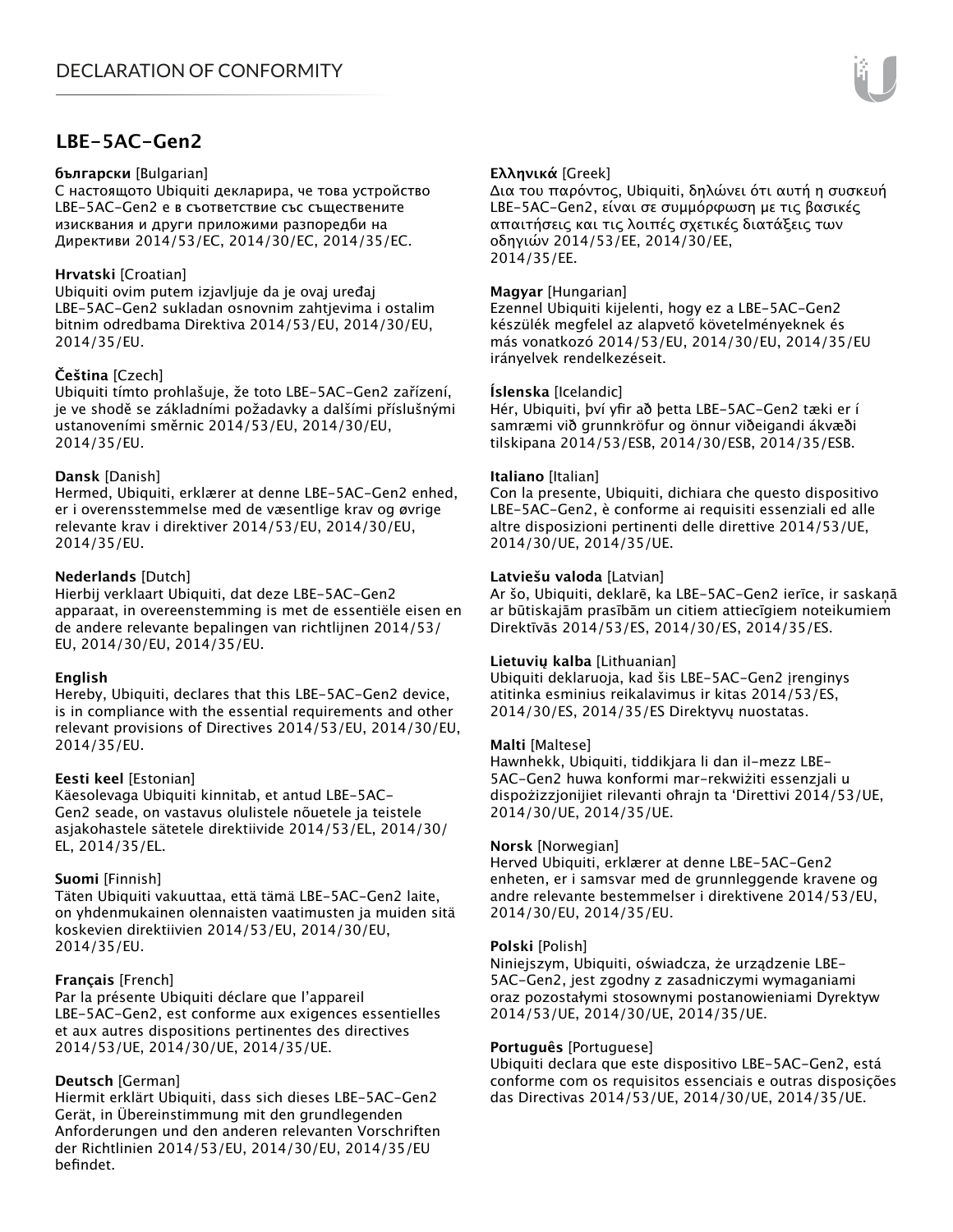#### **Română** [Romanian]

Prin prezenta, Ubiquiti declară că acest dispozitiv LBE-5AC-Gen2 este în conformitate cu cerințele esențiale și alte prevederi relevante ale Directivelor 2014/53/UE, 2014/30/UE, 2014/35/UE.

#### **Slovenčina** [Slovak]

Týmto Ubiquiti, prehlasuje, že toto LBE-5AC-Gen2 zariadenie, je v súlade so základnými požiadavkami a ďalšími relevantnými ustanoveniami smernice 2014/53/EÚ, 2014/30/EÚ, 2014/35/EÚ.

#### **Slovenščina** [Slovenian]

Družba Ubiquiti izjavlja, da je naprava LBE-5AC-Gen2 v skladu z obveznimi zahtevami in drugimi ustreznimi določbami direktiv 2014/53/EU, 2014/30/EU in 2014/35/ EU.

#### **Español** [Spanish]

Por medio de la presente Ubiquiti declara que este dispositivo LBE-5AC-Gen2, cumple con los requisitos esenciales y cualesquiera otras disposiciones aplicables o exigibles de las Directivas 2014/53/UE, 2014/30/UE, 2014/35/UE.

## **Svenska** [Swedish]

Härmed Ubiquiti, intygar att denna LBE-5AC-Gen2 enhet är i överensstämmelse med de väsentliga egenskapskrav och övriga relevanta bestämmelser som framgår av direktiven 2014/53/EU, 2014/30/EU, 2014/35/EU.

## **Accessories**:

https://www.ui.com/products/#default https://www.ui.com/products/#accessories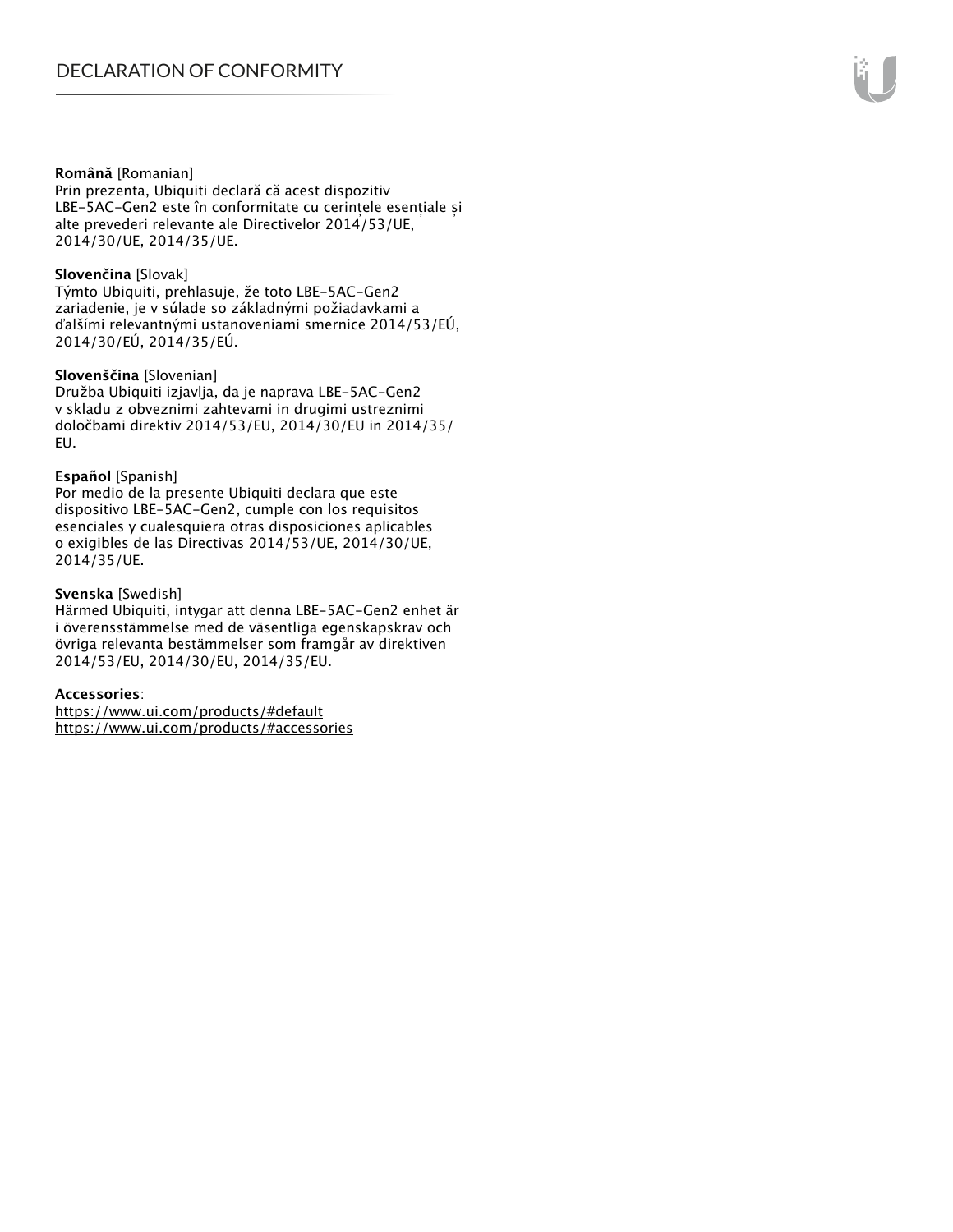Ubiquiti Inc. 685 Third Avenue New York, NY 10017 USA

Hereby declares under our sole responsibility that the **airMAX LiteBeam AC 5 GHz Bridge**, model **LBE-5AC-Gen2**, to which this declaration relates, is in conformance with the provisions of UK Regulations

- Radio Equipment Regulations 2017
- Electromagnetic Compatibility Regulations 2016
- Electrical Equipment (Safety) Regulations 2016
- Hazardous Materials The Restriction of the Use of Certain Hazardous Substances in Electrical and Electronic Equipment Regulations 2012; 1907/2006 Registration, Evaluation, Authorization and Restriction of Chemicals (REACH)

For additional REACH details, please refer to **ui.com/compliance**

Product Standards to which Conformity of the Council Directives is declared:

| <b>Standards</b>                    | <b>Description</b>                                                                                                                                                                                                                                                |
|-------------------------------------|-------------------------------------------------------------------------------------------------------------------------------------------------------------------------------------------------------------------------------------------------------------------|
| EN 55032<br>2015+AC:2016            | Electromagnetic compatibility of multimedia equipment - Emission require-<br>ments                                                                                                                                                                                |
| EN 55024 2010<br>$+A1:2015$         | Information technology equipment - Immunity characteristics - Limits and<br>methods of measurement                                                                                                                                                                |
| EN 301 489-1 V1.9.2<br>$(2011-09)$  | Electromagnetic compatibility and Radio spectrum Matters (ERM);<br>ElectroMagnetic Compatibility (EMC) standard for radio equipment and services;<br>Part 1: Common technical requirements                                                                        |
| EN 301 489-17 V2.2.1<br>$(2012-09)$ | ElectroMagnetic Compatibility (EMC) standard for radio equipment and ser-<br>vices; Part 17: Specific conditions for Broadband Data Transmission Systems;<br>Harmonised Standard covering the essential requirements of article 3.1(b) of<br>Directive 2014/53/EU |
| EN 300 328 V2.2.2<br>$(2019-07)$    | Wideband transmission systems; Data transmission equipment operating in<br>the 2,4 GHz ISM band and using wide band modulation techniques; Harmon-<br>ised Standard covering the essential requirements of article 3.2 of Directive<br>2014/53/EU                 |
| EN 301 893 V2.1.1<br>$(2017-05)$    | 5 GHz RLAN; Harmonised Standard Covering the Essential Requirements of<br>Article 3.2 of Directive 2014/53/EU                                                                                                                                                     |
| EN 302 502 V2.1.1<br>$(2017-03)$    | Wireless Access Systems (WAS); 5,8 GHz Fixed Broadband Data Transmitting<br>Systems; Harmonised Standard Covering the Essential Requirements of Article<br>3.2 of Directive 2014/53/EU                                                                            |
| EN 62311 2008                       | Assessment of electronic and electrical equipment related to human exposure<br>restrictions for electromagnetic fields (0 Hz - 300 GHz)                                                                                                                           |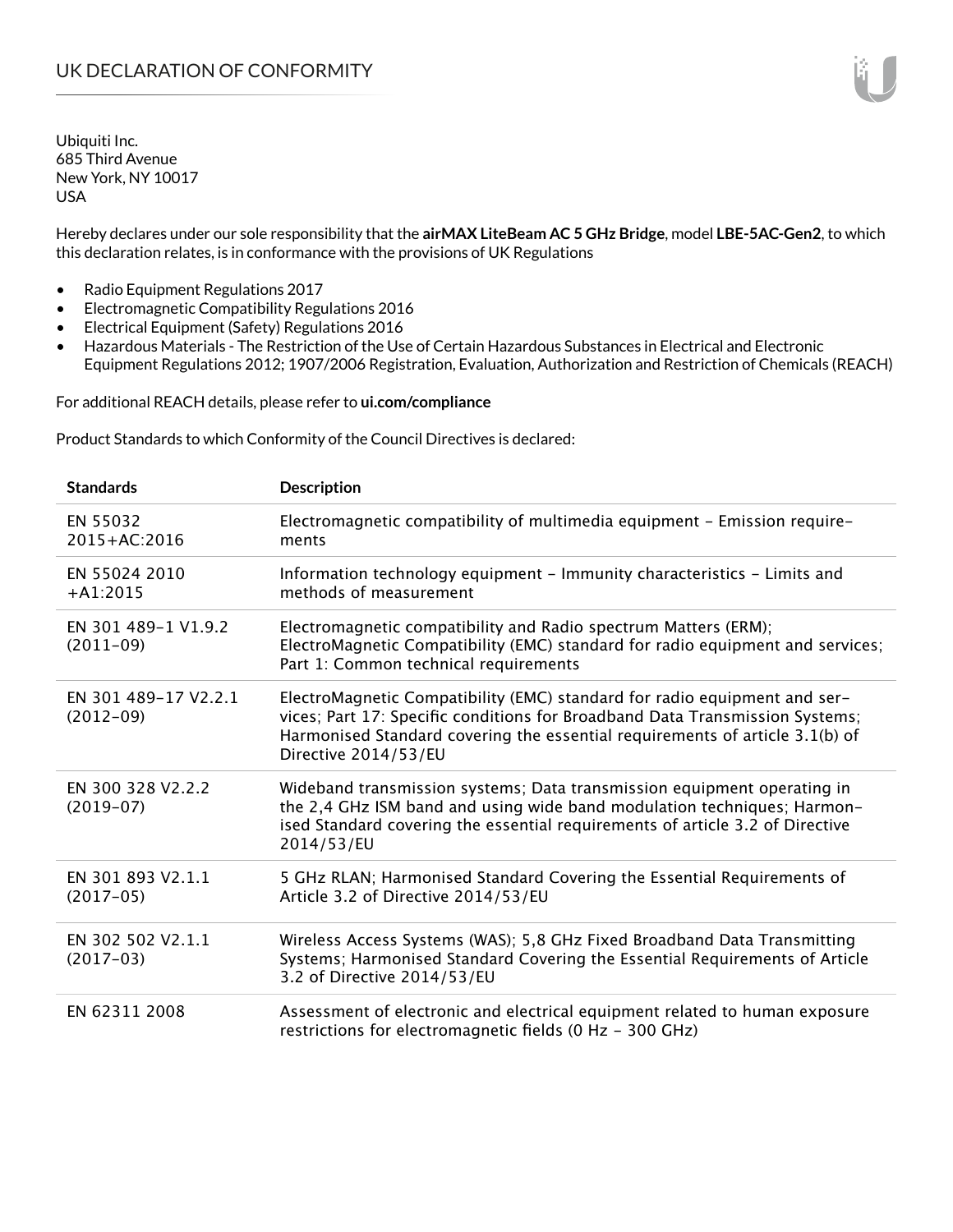# DECLARATION OF CONFORMITY

| <b>Standards</b>            | <b>Description</b>                                                                               |
|-----------------------------|--------------------------------------------------------------------------------------------------|
| EN 62368-1<br>2014+A11:2017 | Audio/video, information and communication technology equipment – Part 1:<br>Safety requirements |
| <b>UKCA Marking</b>         | JΚ                                                                                               |

Mark Feil un Feuil  $\overline{\phantom{0}}$ 

Compliance Manager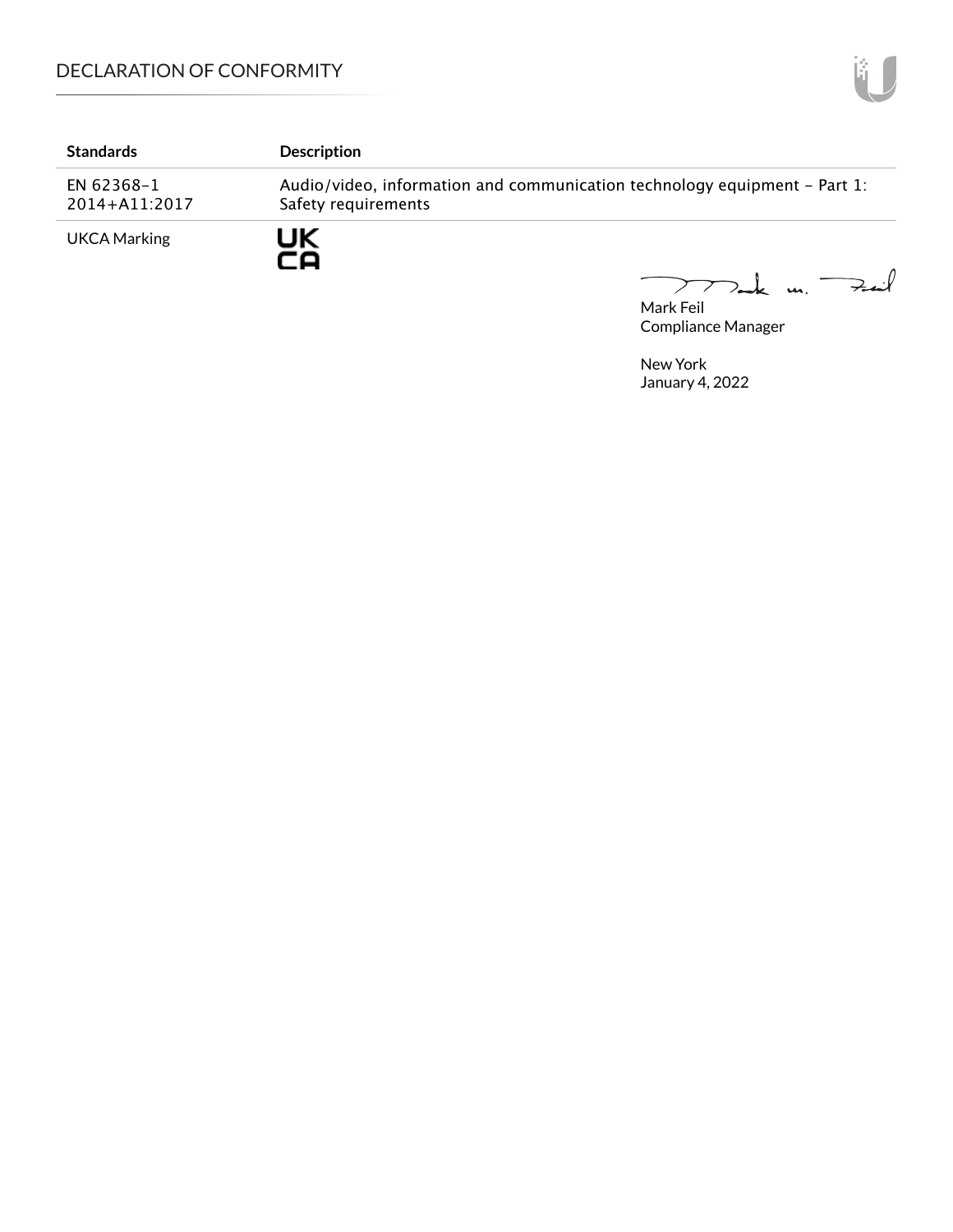# DICHIARAZIONE DI CONFORMITÀ UE ITALIAN ITALIAN

Ubiquiti Inc. 685 Third Avenue New York, NY 10017 USA

Con la presente dichiara sotto la propria esclusiva responsabilità che l' **airMAX LiteBeam AC 5 GHz Bridge**, modello **LBE-5AC-Gen2**, a cui si riferisce la presente dichiarazione, è conforme alle disposizioni delle Direttive

- Radio 2014/53/EU Direttiva sulle apparecchiature radio (RED)
- EMC -2014/30/UE Direttiva sulla Compatibilità Elettromagnetica (EMCD)
- Sicurezza -2014/35/UE Direttiva sulla Bassa Tensione (LVD)
- Materiali Pericolosi -2011/65/UE Restrizione dell'uso di alcune Sostanze Pericolose nelle Apparecchiature Elettriche ed Elettroniche (RoHS) con emendamento (UE) 2015/863; 1907/2006 Registrazione, Valutazione, Autorizzazione e Restrizione delle Sostanze Chimiche (REACH)

Per ulteriori dettagli sul REACH, fare riferimento a **ui.com/compliance**

| <b>Standard</b>                     | <b>Descrizione</b>                                                                                                                                                                                                                                                               |
|-------------------------------------|----------------------------------------------------------------------------------------------------------------------------------------------------------------------------------------------------------------------------------------------------------------------------------|
| EN 55032<br>2015+AC:2016            | Compatibilità elettromagnetica delle apparecchiature multimediali -<br>Prescrizioni di Emissione                                                                                                                                                                                 |
| EN 55024 2010<br>$+A1:2015$         | Apparecchiature per la tecnologia dell'informazione - Caratteristiche di<br>immunità - Limiti e metodi di misura                                                                                                                                                                 |
| EN 301 489-1 V1.9.2<br>$(2011-09)$  | Compatibilità elettromagnetica e problematiche di spettro radio (ERM); Norma<br>di compatibilità elettromagnetica (EMC) per apparecchiature e servizi radio;<br>Parte 1: Requisiti tecnici comuni                                                                                |
| EN 301 489-17 V2.2.1<br>$(2012-09)$ | Norma di Compatibilità Elettromagnetica (EMC) per apparecchiature e servizi<br>radio; Parte 17: Condizioni specifiche per sistemi di trasmissione dati a banda<br>larga; Norma armonizzata relativa ai requisiti essenziali dell'articolo 3.1(b) della<br>direttiva 2014/53/UE   |
| EN 300 328 V2.2.2<br>$(2019-07)$    | Sistemi di trasmissione a banda larga; apparecchiature di trasmissione dati che<br>operano nella banda 2,4 GHz ISM e che utilizzano tecniche di modulazione a<br>banda larga; norma armonizzata relativa ai requisiti essenziali dell'articolo 3.2<br>della direttiva 2014/53/UE |
| EN 301 893 V2.1.1<br>$(2017-05)$    | 5 GHz RLAN; norma armonizzata che soddisfa i requisiti essenziali dell'articolo<br>3.2 della direttiva 2014/53/UE                                                                                                                                                                |
| EN 302 502 V2.1.1<br>$(2017-03)$    | Sistemi di Accesso Wireless (WAS); sistemi fissi di trasmissione dati a banda<br>larga a 5,8 GHz; norma armonizzata che soddisfa i requisiti essenziali<br>dell'articolo 3.2 della direttiva 2014/53/UE                                                                          |
| EN 302 502 V2.1.1<br>$(2017-03)$    | Sistemi di Accesso Wireless (WAS); sistemi fissi di trasmissione dati a banda<br>larga a 5,8 GHz; norma armonizzata che soddisfa i requisiti essenziali<br>dell'articolo 3.2 della direttiva 2014/53/UE                                                                          |
| EN 62311 2008                       | Valutazione degli apparecchi elettronici ed elettrici in relazione ai limiti di base<br>per l'esposizione umana ai campi elettromagnetici (0 Hz - 300 GHz)                                                                                                                       |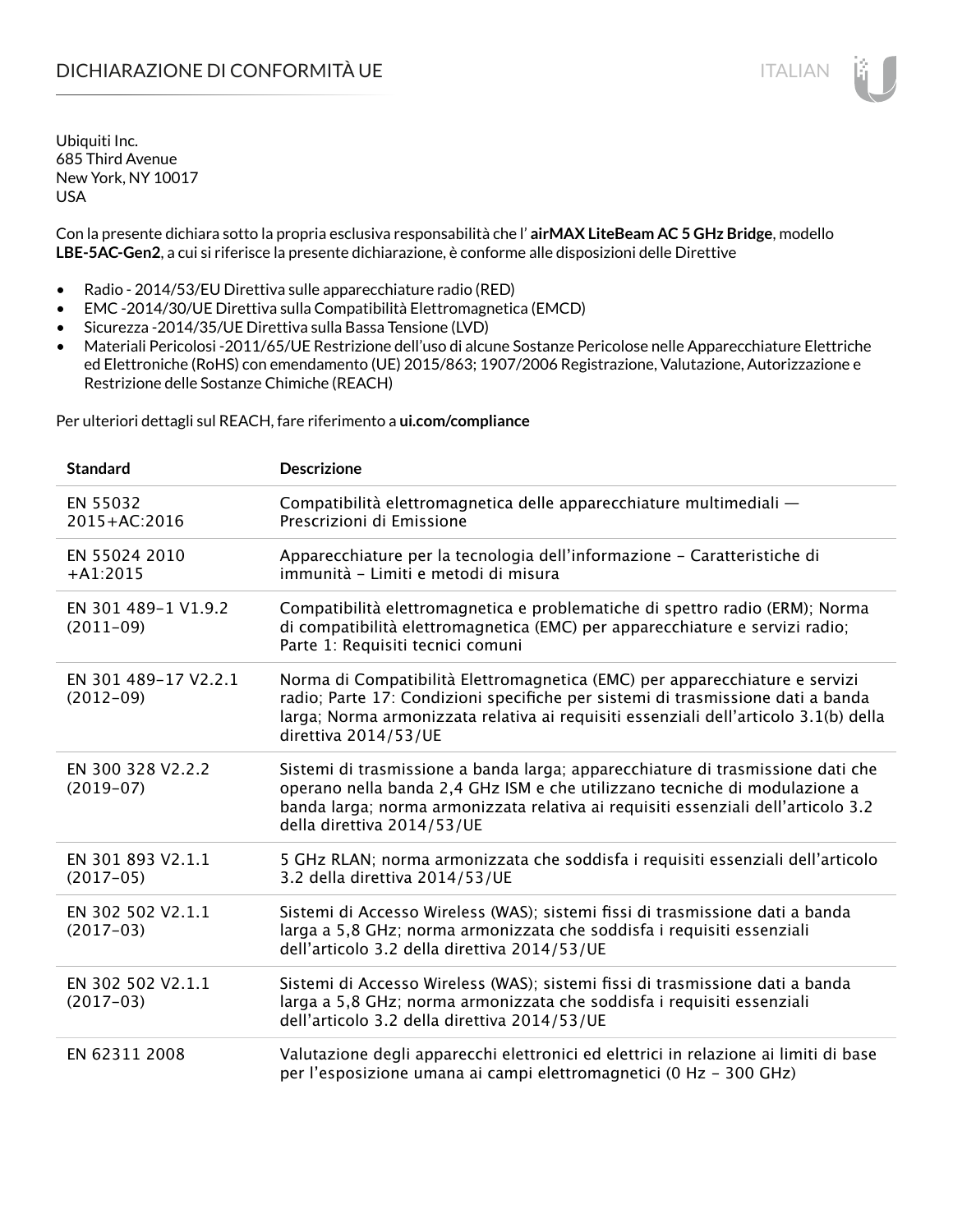

| <b>Standard</b>             | <b>Descrizione</b>                                                                                                          |
|-----------------------------|-----------------------------------------------------------------------------------------------------------------------------|
| EN 62368-1<br>2014+A11:2017 | Apparecchiature per la tecnologia audio/video, dell'informazione e della<br>comunicazione - Parte 1: Requisiti di sicurezza |
| CE Marking                  | C C                                                                                                                         |

Mark Feil<br>Mark Feil  $\overline{\phantom{0}}$ 

Compliance Manager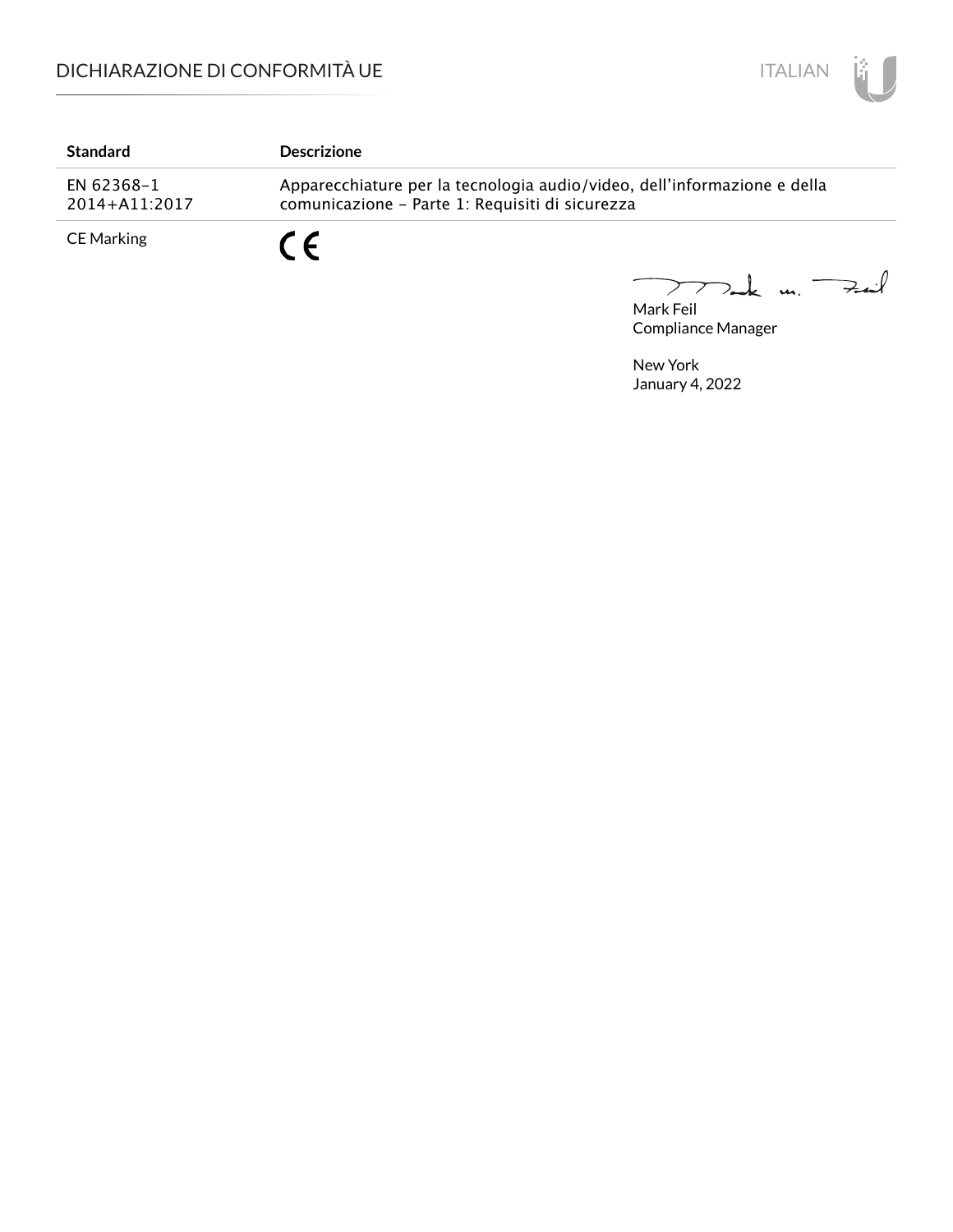# DÉCLARATION DE CONFORMITÉ UE FRENCH

Ubiquiti Inc. 685 Third Avenue New York, NY 10017 USA

Déclare par la présente, sous notre seule responsabilité, que l'**airMAX LiteBeam AC 5 GHz Bridge**, modèle **LBE-5AC-Gen2**, auquel se rapporte cette déclaration, est conforme aux dispositions des Directives

- Radio 2014/53/EU Directive sur les Équipements Radio (RED)
- EMC -2014/30/EU Directive sur la Compatibilité Electromagnétique (EMCD)
- Sécurité -2014/35/EU Directive sur la Basse Tension (LVD)
- Matières dangereuses -2011/65/UE Restriction de l'utilisation de Certaines Substances Dangereuses dans les Equipements Electriques et Electroniques (RoHS) avec amendement (EU) 2015/863 ; 1907/2006 Enregistrement, Evaluation, Autorisation et Restriction des Produits Chimiques (REACH)

Pour plus de détails sur le règlement REACH, veuillez consulter le site **ui.com/compliance**

| <b>Normes</b>                       | La description                                                                                                                                                                                                                                                                                                                         |
|-------------------------------------|----------------------------------------------------------------------------------------------------------------------------------------------------------------------------------------------------------------------------------------------------------------------------------------------------------------------------------------|
| EN 55032<br>2015+AC:2016            | Compatibilité électromagnétique des équipements multimédia - Exigences<br>d'émission                                                                                                                                                                                                                                                   |
| EN 55024 2010<br>$+A1:2015$         | Appareils de traitement de l'information - Caractéristiques d'immunité -<br>Limites et méthodes de mesure                                                                                                                                                                                                                              |
| EN 301 489-1 V1.9.2<br>$(2011-09)$  | Compatibilité électromagnétique et spectre radioélectrique (ERM) ; Norme de<br>compatibilité électromagnétique (CEM) pour les équipements de communication<br>radio et services ; Partie 1 : Exigences techniques communes                                                                                                             |
| EN 301 489-17 V2.2.1<br>$(2012-09)$ | Norme de compatibilité électromagnétique (CEM) concernant les équipements<br>de communication radio et services ; partie 17 : Exigences particulières<br>applicables aux systèmes de transmission de données à large bande ; norme<br>harmonisée couvrant les exigences essentielles de l'article 3.1(b) de la directive<br>2014/53/UE |
| EN 300 328 V2.2.2<br>$(2019-07)$    | Systèmes de transmission de données à large bande ; Matériel de transmission<br>de données fonctionnant dans la bande ISM à 2, 4 GHz et utilisant des<br>techniques de modulation à étalement du spectre ; Norme harmonisée couvrant<br>les exigences essentielles de l'article 3.2 de la directive 2014/53/UE.                        |
| EN 301 893 V2.1.1<br>$(2017-05)$    | RLAN de 5 GHz ; Norme harmonisée couvrant les exigences essentielles de<br>l'article 3.2 de la Directive 2014/53/EU                                                                                                                                                                                                                    |
| EN 302 502 V2.1.1<br>$(2017-03)$    | Systèmes d'accès sans fil (WAS) ; systèmes fixes de transmission de données à<br>large bande de 5,8 GHz ; norme harmonisée couvrant les exigences essentielles<br>de l'article 3.2 de la directive 2014/53/UE.                                                                                                                         |
| EN 62311 2008                       | Évaluation des équipements électroniques et électriques en relation avec les<br>restrictions d'exposition humaine pour les champs électromagnétiques (0 Hz -<br>300 GHz)                                                                                                                                                               |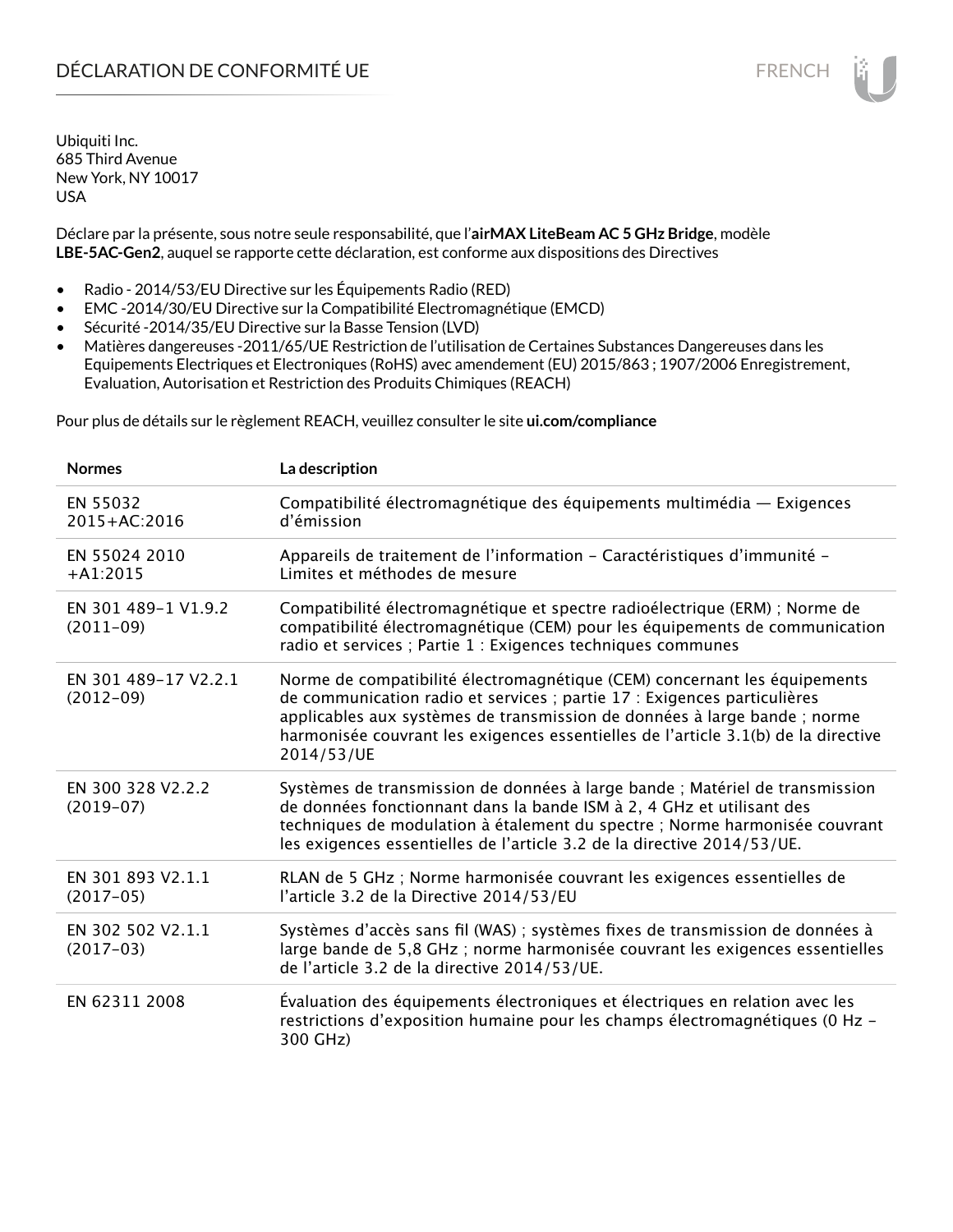

| <b>Normes</b>               | <b>La description</b>                                                                                                        |
|-----------------------------|------------------------------------------------------------------------------------------------------------------------------|
| EN 62368-1<br>2014+A11:2017 | Equipements des technologies de l'audio/vidéo, de l'information et de la<br>communication - Partie 1 : exigences de sécurité |
| CE Marking                  |                                                                                                                              |

Mark Feil<br>Mark Feil  $\overline{\phantom{0}}$ 

Compliance Manager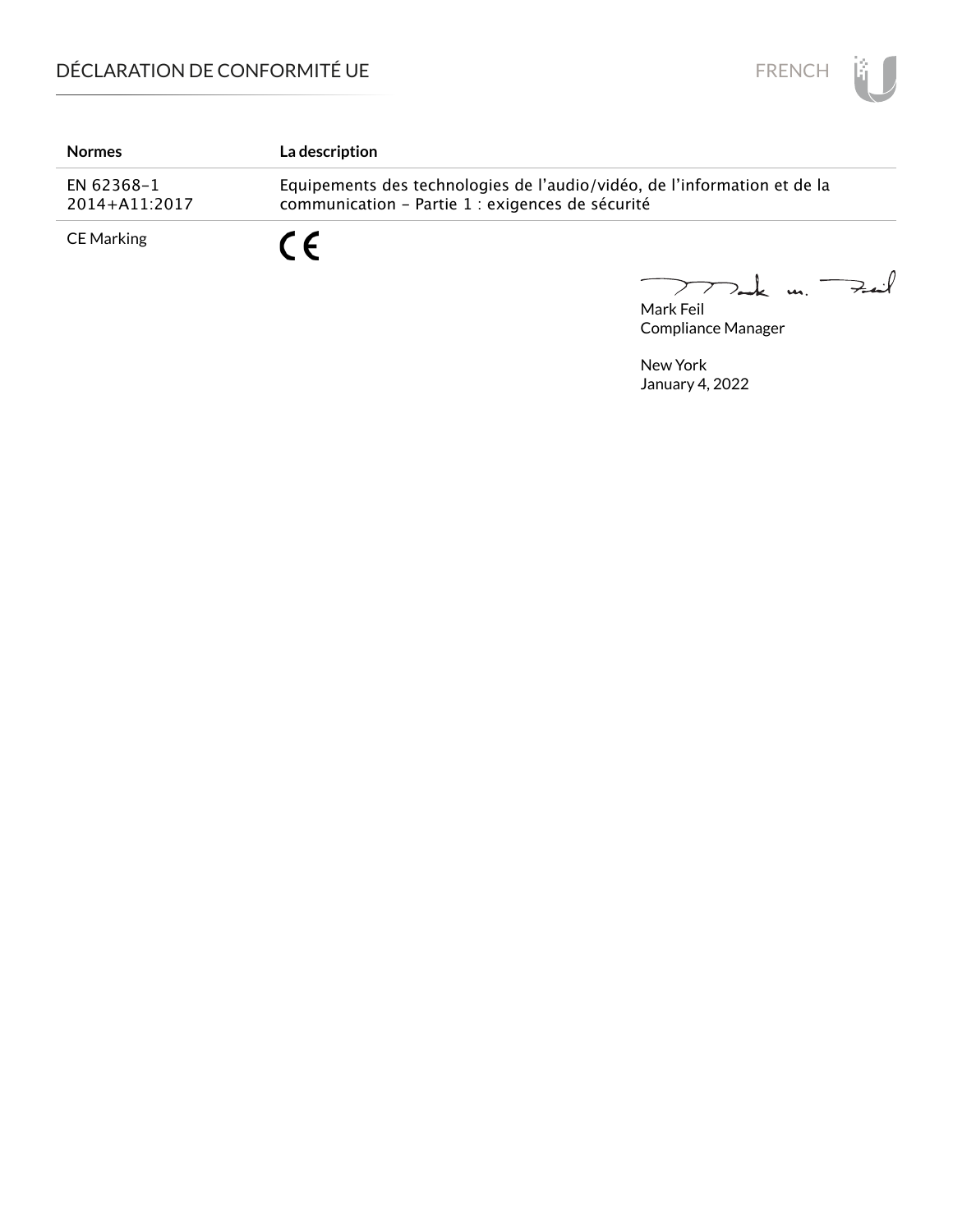Ubiquiti Inc. 685 Third Avenue New York, NY 10017 USA

Por la presente declaramos bajo nuestra exclusiva responsabilidad que el **airMAX LiteBeam AC 5 GHz Bridge**, modelo **LBE-5AC-Gen2**, al que se refiere esta declaración, es conforme con las disposiciones de las Directivas

- Radio 2014/53/EU Directiva de Equipos de Radio (RED)
- EMC -2014/30/Directiva de Compatibilidad Electromagnética de la UE (EMCD)
- Seguridad -2014/35/Directiva de Baja Tensión de la UE (LVD)
- Materiales Peligrosos -2011/65/UE Restricción de la Utilización de Determinadas Sustancias Peligrosas en Aparatos Eléctricos y Electrónicos (RoHS) con la enmienda (UE) 2015/863; 1907/2006 Registro, Evaluación, Autorización y Restricción de Sustancias Químicas (REACH)

Para más detalles sobre el REACH, consulte **ui.com/compliance**

| <b>Estándares</b>                   | Descripción                                                                                                                                                                                                                                                                                         |
|-------------------------------------|-----------------------------------------------------------------------------------------------------------------------------------------------------------------------------------------------------------------------------------------------------------------------------------------------------|
| EN 55032<br>2015+AC:2016            | Compatibilidad electromagnética de equipos multimedia. Requisitos de emisión                                                                                                                                                                                                                        |
| EN 55024 2010<br>$+A1:2015$         | Equipos de tecnología de la información - Características de inmunidad -<br>Límites y métodos de medida                                                                                                                                                                                             |
| EN 301 489-1 V1.9.2<br>$(2011-09)$  | Cuestiones de Compatibilidad Electromagnética y Espectro de Radiofrecuencia<br>(ERM). Compatibilidad electromagnética (CEM): norma para equipos de radio y<br>servicios. Parte 1: Requisitos técnicos comunes                                                                                       |
| EN 301 489-17 V2.2.1<br>$(2012-09)$ | Norma de Compatibilidad Electromagnética (CEM) para equipos y servicios<br>radioeléctricos; Parte 17: Condiciones específicas para sistemas de transmisión<br>de datos de banda ancha; Norma armonizada que cubre los requisitos<br>esenciales del artículo 3.1.b) de la Directiva 2014/53/UE       |
| EN 300 328 V2.2.2<br>$(2019-07)$    | Sistemas de transmisión de datos de banda ancha; Equipos de transmisión<br>de datos, que funcionan en la banda ISM de 2,4 GHz y utilizan técnicas de<br>modulación de espectro ensanchado; Norma armonizada que cubre los<br>requisitos esenciales según el artículo 3.2 de la Directiva 2014/53/UE |
| EN 301 893 V2.1.1<br>$(2017-05)$    | 5 GHz RLAN; Norma armonizada que cubre los requisitos esenciales del artículo<br>3.2 de la Directiva 2014/53/UE                                                                                                                                                                                     |
| EN 302 502 V2.1.1<br>$(2017-03)$    | Sistemas de acceso inalámbrico (WAS); Sistemas de transmisión de datos de<br>banda ancha fija de 5,8 GHz; Norma armonizada que cubre los requisitos<br>esenciales del artículo 3.2 de la Directiva 2014/53/UE                                                                                       |
| EN 62311 2008                       | Evaluación de los equipos electrónicos y eléctricos en relación con las<br>restricciones relativas a la exposición de las personas a los campos<br>electromagnéticos (0 Hz - 300 GHz)                                                                                                               |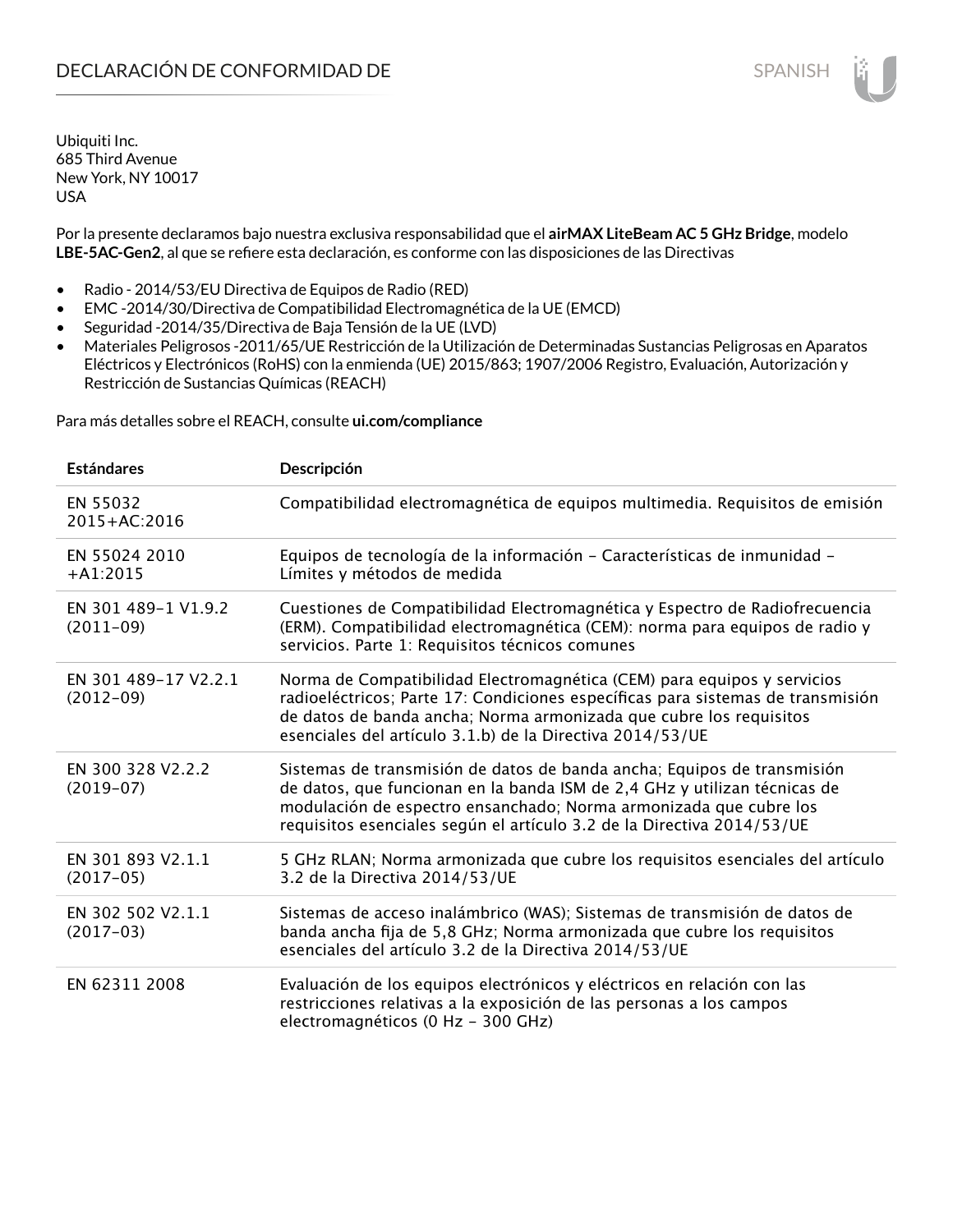

| <b>Estándares</b>           | <b>Descripción</b>                                                                                                   |
|-----------------------------|----------------------------------------------------------------------------------------------------------------------|
| EN 62368-1<br>2014+A11:2017 | Equipos de audio y vídeo, de tecnología de la información y de la comunicación<br>- Parte 1: Requisitos de seguridad |
| <b>CE Marking</b>           | $\epsilon$                                                                                                           |

Mark Feil u. <del>Zuil</del>  $\overline{\phantom{m}}$ 

Compliance Manager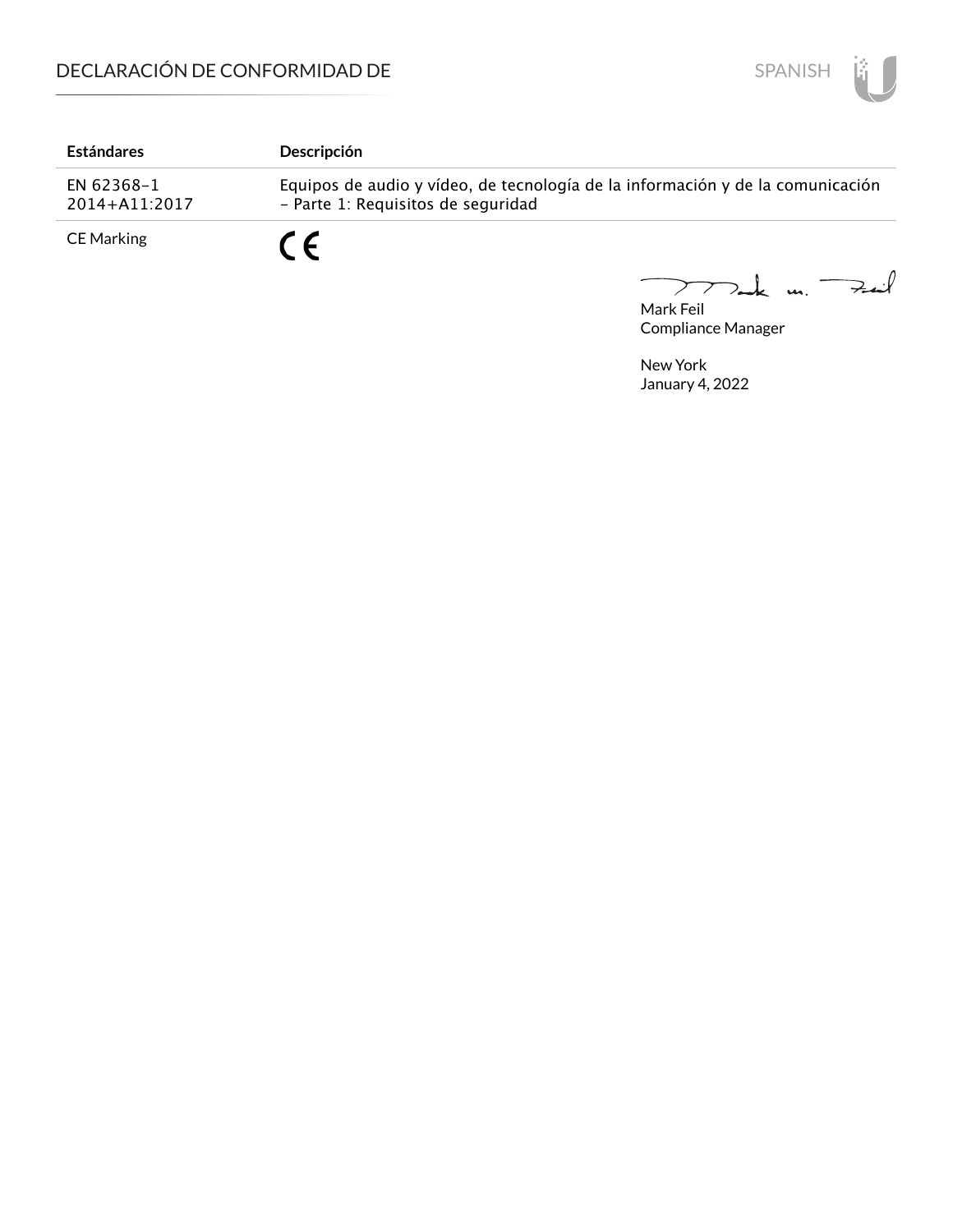## DECLARAȚIA DE CONFORMITATE UE EXECUCIÓN EN ELECCIÓN ROMANIAN

Ubiquiti Inc. 685 Third Avenue New York, NY 10017 USA

Prin prezenta declarăm sub răspunderea noastră exclusivă că "airMAX LiteBeam AC 5 GHz Bridge", modelul LBE-5AC-Gen2, la care se referă această declarație, este în conformitate cu prevederile directivelor următoare:

- Radio 2014/53/EU Radio Equipment Directive (RED) (Directiva UE privind echipamentele radio)
- EMC -2014/30/EU Electromagnetic Compatibility Directive (EMCD) (Directiva UE privind compatibilitatea electromagnetică)
- Siguranță -2014/35/EU Low Voltage Directive (LVD) (Directiva UE privind joasa tensiune)
- Materiale periculoase -2011/65/EU Restriction of the Use of Certain Hazardous Substances in Electrical and Electronic Equipment (RoHS) with amendment (EU) 2015/863 (Directiva UE privind restricția utilizării anumitor substanțe periculoase în echipamentele electrice și electronice (RoHS) cu amendamentele ulterioare); 1907/2006 Registration, Evaluation, Authorization and Restriction of Chemicals (REACH) (Regulamentul Uniunii Europene privind înregistrarea, evaluarea si autorizarea produselor chimice)

Pentru detalii suplimentare referitoare la regulamentul REACH, vă rugăm să consultați site-ul **ui.com/compliance**

| <b>Standarde</b>                    | <b>Descriere</b>                                                                                                                                                                                                                                                                                  |
|-------------------------------------|---------------------------------------------------------------------------------------------------------------------------------------------------------------------------------------------------------------------------------------------------------------------------------------------------|
| EN 55032<br>2015+AC:2016            | Compatibilitatea electromagnetică a echipamentelor multimedia - Cerințe<br>privind emisiile                                                                                                                                                                                                       |
| EN 55024 2010<br>$+A1:2015$         | Echipamente pentru tehnologia informației. Caracteristici ale imunității. Limite<br>și metode de măsurare                                                                                                                                                                                         |
| EN 301 489-1 V1.9.2<br>$(2011-09)$  | Compatibilitatea electromagnetică și chestiuni legate de spectrul de frecvențe<br>radio (ERM); Standard de compatibilitate electromagnetică (EMC) pentru<br>echipamente și servicii radio; Partea 1: Cerințe tehnice comune                                                                       |
| EN 301 489-17 V2.2.1<br>$(2012-09)$ | Standard de compatibilitate electromagnetică (EMC) pentru echipamente și<br>servicii radio; Partea 17: Condiții specifice pentru sistemele de transmisie<br>a datelor în bandă largă; Standard armonizat privind cerințele esențiale ale<br>articolului 3.1 litera (b) din Directiva 2014/53 / UE |
| EN 300 328 V2.2.2<br>$(2019-07)$    | Sisteme de transmisie pe bandă largă; Echipamente de transmisie de date care<br>funcționează în banda ISM de 2,4 GHz și utilizează tehnici de modulare a benzii<br>largi; Standard armonizat privind cerințele esențiale ale articolului 3.2 din<br>Directiva 2014/53 / UE                        |
| EN 301 893 V2.1.1<br>$(2017-05)$    | RLAN de 5 GHz; Standard armonizat privind cerințele esențiale ale articolului<br>3.2 din Directiva 2014/53 / UE                                                                                                                                                                                   |
| EN 302 502 V2.1.1<br>$(2017-03)$    | Sisteme de acces wireless (WAS); Sisteme fixe de transmitere a datelor în bandă<br>largă de 5,8 GHz; Standard armonizat privind cerințele esențiale ale articolului<br>3.2 din Directiva 2014/53 / UE                                                                                             |
| EN 62311 2008                       | Evaluarea echipamentelor electronice și electrice legate de restricțiile expunerii<br>umane la câmpurile electromagnetice (0 Hz - 300 GHz)                                                                                                                                                        |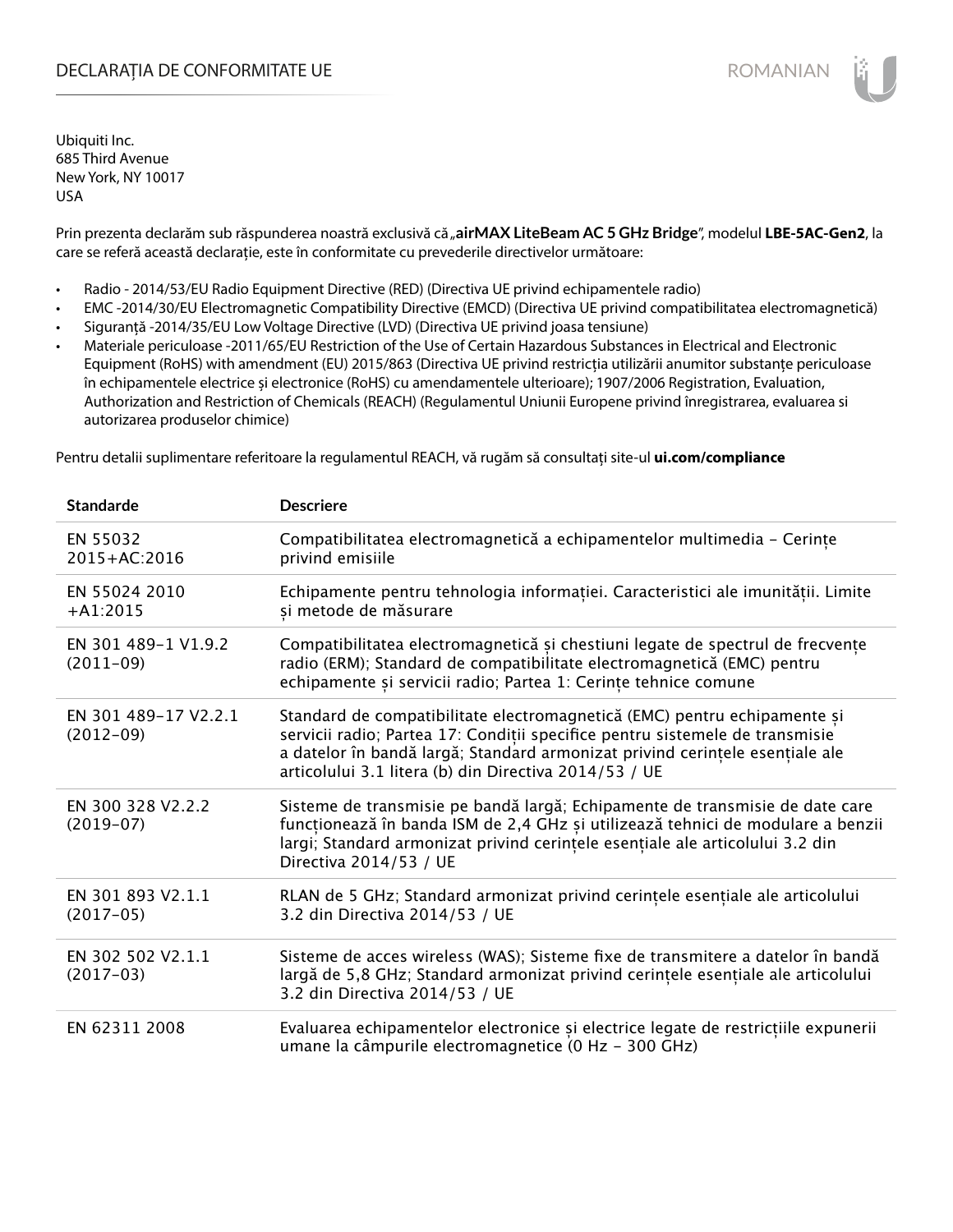

| <b>Standarde</b>            | <b>Descriere</b>                                                                                           |
|-----------------------------|------------------------------------------------------------------------------------------------------------|
| EN 62368-1<br>2014+A11:2017 | Echipamente tehnologice audio / video, informaționale și de comunicații. Partea<br>1: Cerinte de sigurantă |
| <b>CE Marking</b>           |                                                                                                            |

Mark Feil u. <del>Zuil</del>  $\overline{\phantom{m}}$ 

Compliance Manager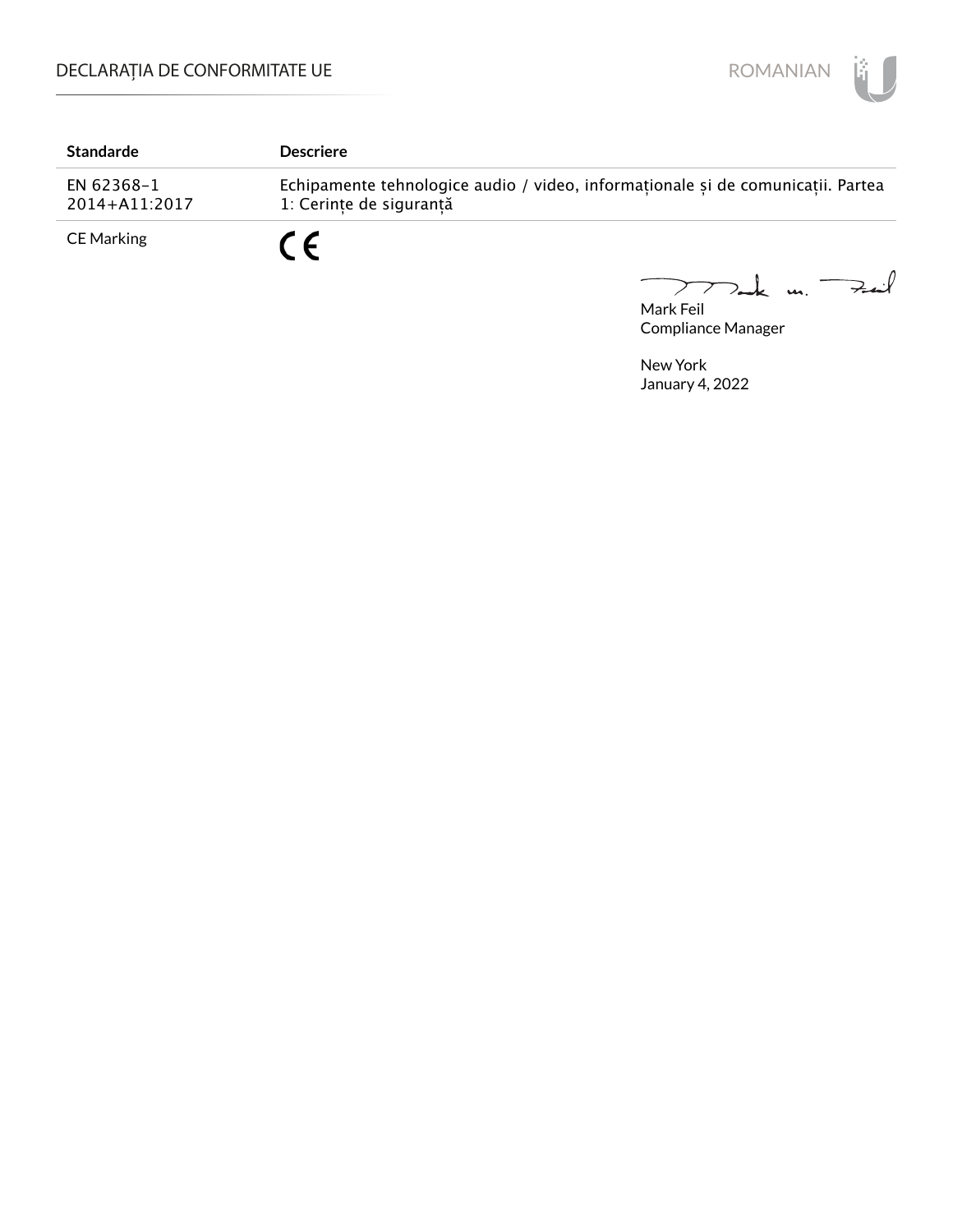# DEKLARACJA ZGODNOŚCI UE POLISH POLISH

Ubiquiti Inc. 685 Third Avenue New York, NY 10017 USA

Niniejszym oświadczam z naszą wyłączną odpowiedzialnością, że **airMAX LiteBeam AC 5 GHz Bridge**, model **LBE-5AC-Gen2**, do którego odnosi się niniejsza deklaracja, jest zgodny z przepisami Dyrektyw

- Radio 2014/53/Dyrektywa Sprzętu Radiowego UE (RED)
- EMC -2014/30/Dyrektywa Zgodności Elektromagnetycznej UE (EMCD)
- Bezpieczeństwo -2014/35/Dyrektywa Niskiego Napięcia UE (LVD)
- Materiały Niebezpieczne -2011/65/Restrykcje Dotyczące Użycia NIektórych Niebezpiecznych Substancji w Sprzęcie Elektrycznym i Elektronicznym UE (RoHS) ze zmianą (UE) 2015/863; 1907/2006 Rejestracja, Ocena, Zezwolenie i Restrykcje Dotyczące Chemikaliów (REACH)

Aby uzyskać dodatkowe informacje REACH, należy przejść do **ui.com/compliance**

| Normy                               | Opis                                                                                                                                                                                                                                                                |
|-------------------------------------|---------------------------------------------------------------------------------------------------------------------------------------------------------------------------------------------------------------------------------------------------------------------|
| EN 55032<br>$2015 + AC:2016$        | Kompatybilność elektromagnetyczna sprzętu multimedialnego – Wymagania<br>emisyjne                                                                                                                                                                                   |
| EN 55024 2010<br>$+A1:2015$         | Sprzęt technologii informatycznej - Charakterystyka odporności - Limity i<br>metody pomiarowe                                                                                                                                                                       |
| EN 301 489-1 V1.9.2<br>$(2011-09)$  | Kompatybilność elektromagnetyczna i Zagadnienia widma Radiowego (ERM);<br>Standard Kompatybilności ElektroMagnetycznej (EMC) dla sprzętu radiowego i<br>usług; Część 1: Typowe wymagania techniczne                                                                 |
| EN 301 489-17 V2.2.1<br>$(2012-09)$ | Standard Kompatybilności ElektroMagnetycznej (EMC) dla sprzętu radiowego<br>i usług; Część 17: Szczególne warunki dla Szerokopasmowych Systemów<br>Transmisji Danych; Norma zharmonizowana obejmująca zasadnicze wymagania<br>art. 3.1 lit. b) dyrektywy 2014/53/UE |
| EN 300 328 V2.2.2<br>$(2019-07)$    | Szerokopasmowe systemy transmisji; Szprzęt transmisji danych działający w<br>paśmie 2,4 GHz ISM i używający szerokopasmowe techniki modulacyjne; Norma<br>zharmonizowana obejmująca zasadnicze wymagania artykułu 3.2 dyrektywy<br>2014/53/UE                       |
| EN 301 893 V2.1.1<br>$(2017-05)$    | 5 GHz RLAN; Norma zharmonizowana obejmująca zasadnicze wymagania<br>artykułu 3.2 dyrektywy 2014/53/UE                                                                                                                                                               |
| EN 302 502 V2.1.1<br>$(2017-03)$    | Bezprzewodowe Systemy Dostępu (WAS); 5,8 GHz stacjonarne szerokopasmowe<br>systemy transmisji danych; Norma zharmonizowana obejmująca zasadnicze<br>wymagania artykułu 3.2 dyrektywy 2014/53/UE                                                                     |
| EN 62311 2008                       | Oszacowanie elektronicznego i elektrycznego sprzętu związanego z<br>ograniczeniami narażenia ludzi na pola elektromagnetyczne (0 Hz - 300 GHz)                                                                                                                      |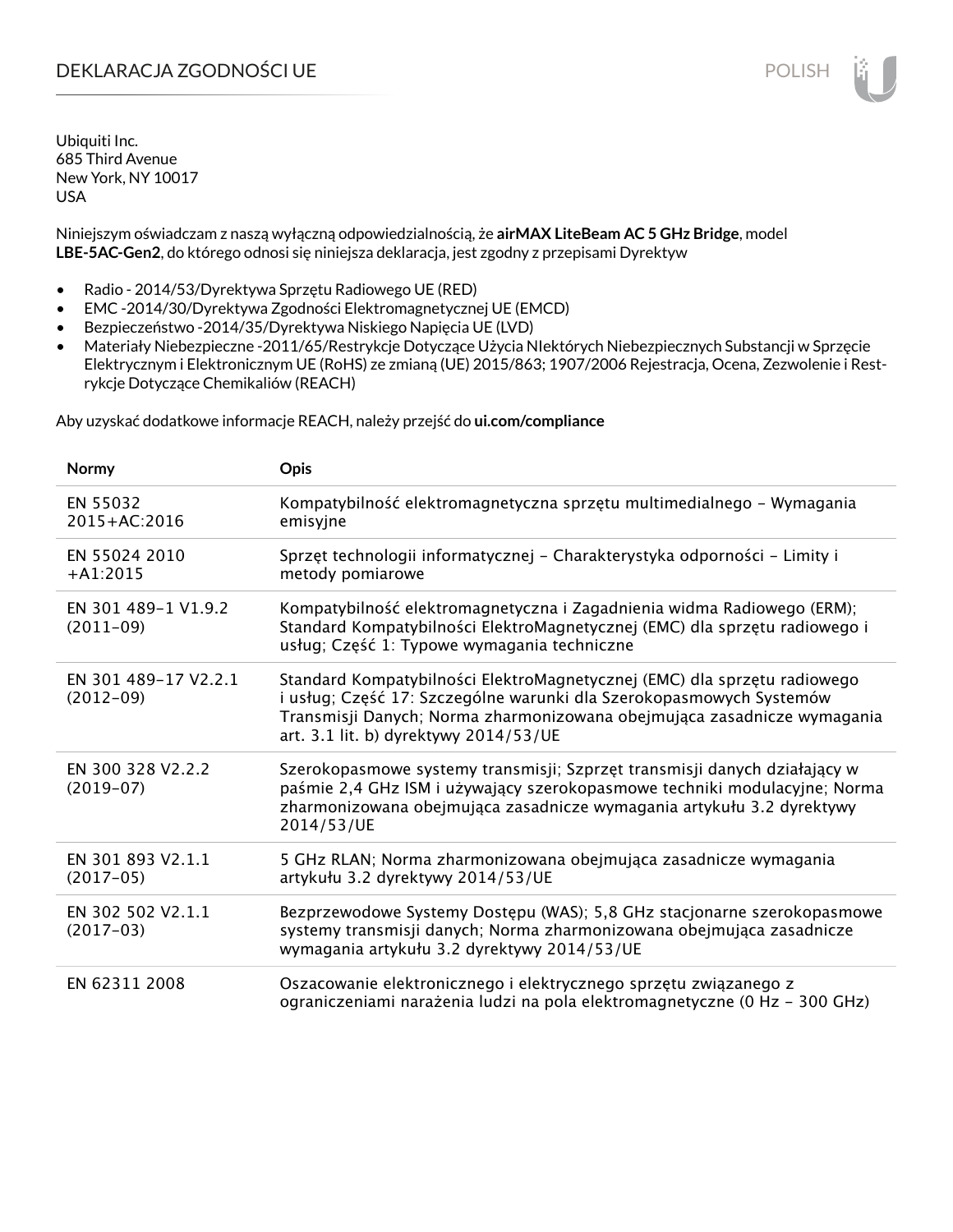# DEKLARACJA ZGODNOŚCI UE



| Normy                       | Opis.                                                                                                            |
|-----------------------------|------------------------------------------------------------------------------------------------------------------|
| EN 62368-1<br>2014+A11:2017 | Audio/wideo, sprzęt technologii informatycznej i komunikacyjnej – Część 1:<br>Wymagania dotyczące bezpieczeństwa |
| <b>CE Marking</b>           | C F                                                                                                              |

Mark Feil un Feil

Compliance Manager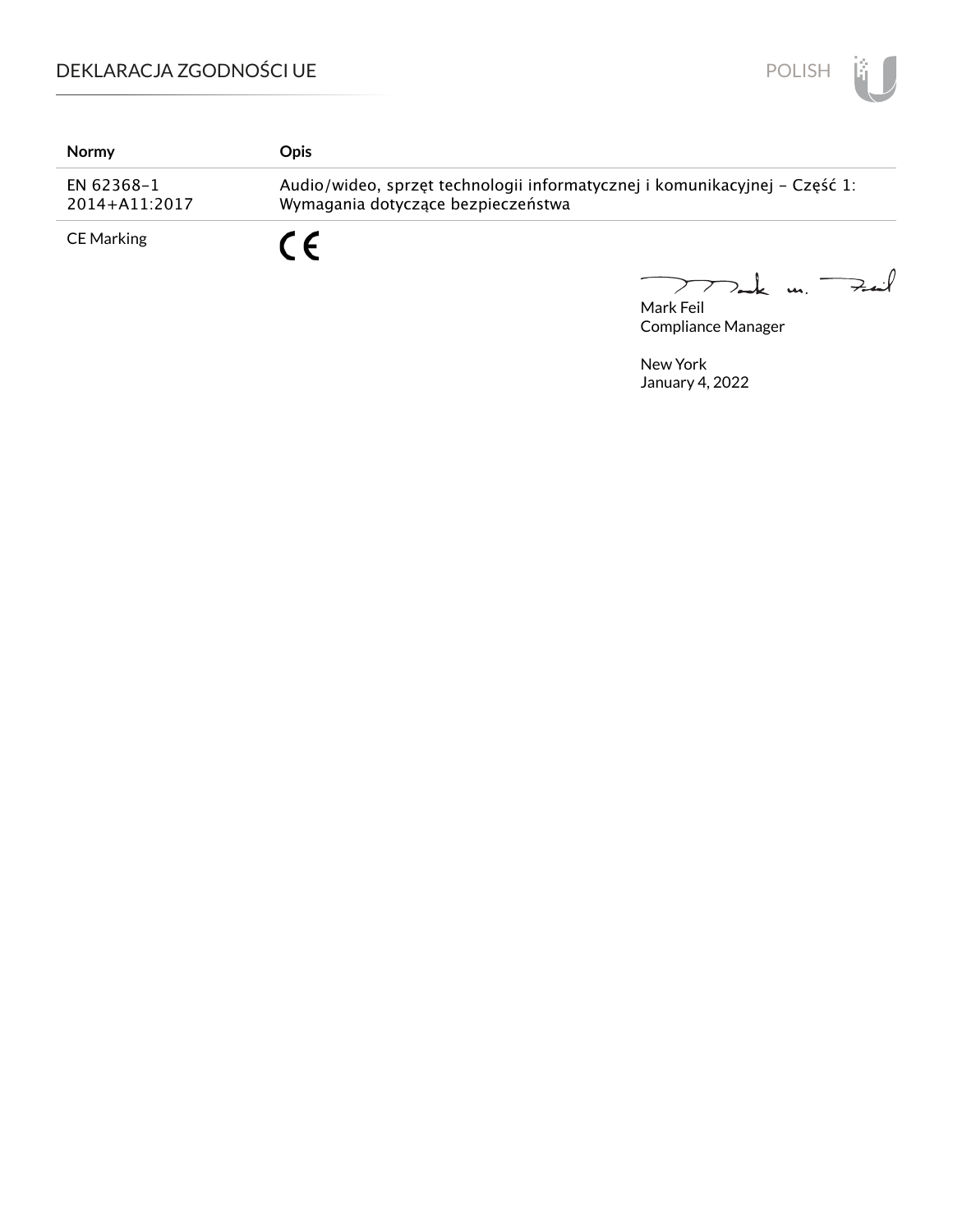# IZJAVA EU O SKLADNOSTI SLOVENIAN

Ubiquiti Inc. 685 Third Avenue New York, NY 10017 USA

S tem dokumentom na lastno odgovornost izjavljamo, da je naprava **airMAX LiteBeam AC 5 GHz Bridge**, model **LBE-5AC-Gen2**, na katerega se ta izjava nanaša, v skladu z določbami naslednjih direktiv:

- Radio 2014/53/EU Direktiva o radijski opremi (RED)
- EMC -2014/30/EU Direktiva o elektromagnetni združljivosti (EMCD)
- Varnost -2014/35/EU Direktiva o nizkonapetostni opremi (LVD)
- Nevarne snovi -2011/65/EU Direktiva o omejevanju uporabe nekaterih nevarnih snovi v električni in elektronski opremi (RoHS) s spremembo (EU) 2015/863; 1907/2006 Uredba o registraciji, evalvaciji, avtorizaciji in omejevanju kemikalij (REACH)

Več podrobnosti o REACH uredbi si poglejte na **ui.com/compliance**

| <b>Standardi</b>                    | Opis                                                                                                                                                                                                                                              |
|-------------------------------------|---------------------------------------------------------------------------------------------------------------------------------------------------------------------------------------------------------------------------------------------------|
| EN 55032<br>2015+AC:2016            | Elektromagnetna združljivost večpredstavnostne opreme - Zahteve glede<br>elektromagnetnega sevanja                                                                                                                                                |
| EN 55024 2010<br>$+A1:2015$         | Oprema za informacijsko tehnologijo - Karakteristike odpornosti proti motnjam<br>- Mejne vrednosti in merilne metode                                                                                                                              |
| EN 301 489-1 V1.9.2<br>$(2011-09)$  | Elektromagnetna združljivost in zadeve v zvezi z radijskim spektrom (ERM) -<br>Standard elektromagnetne združljivosti (EMC) za radijsko opremo in storitve -<br>1. del: Splošne tehnične zahteve                                                  |
| EN 301 489-17 V2.2.1<br>$(2012-09)$ | Standard elektromagnetne združljivosti (EMC) za radijsko opremo in storitve<br>- 17. del: Posebni pogoji za širokopasovne sisteme za prenos podatkov -<br>Harmonizirani standard, ki zajema bistvene zahteve člena 3.1(b) direktive<br>2014/53/EU |
| EN 300 328 V2.2.2<br>$(2019-07)$    | Širokopasovni prenosni sistemi – Oprema za prenos podatkov v frekvenčnem<br>pasu 2,4 GHz ISM, ki uporablja širokopasovne modulacijske tehnike -<br>Harmonizirani standard, ki zajema bistvene zahteve člena 3.2 direktive<br>2014/53/EU           |
| EN 301 893 V2.1.1<br>$(2017-05)$    | 5 GHz RLAN - Harmonizirani standard, ki zajema bistvene zahteve člena 3.2<br>direktive 2014/53/EU                                                                                                                                                 |
| EN 302 502 V2.1.1<br>$(2017-03)$    | Brezžični dostopovni sistemi (WAS) - Fiksni širokopasovni sistemi za prenos<br>podatkov na frekvenci 5,8 GHz - Harmonizirani standard, ki zajema bistvene<br>zahteve člena 3.2 direktive 2014/53/EU                                               |
| EN 62311 2008                       | Ocena elektronske in električne opreme glede omejevanja izpostavljenosti ljudi<br>elektromagnetnim sevanjem (0 Hz - 300 GHz)                                                                                                                      |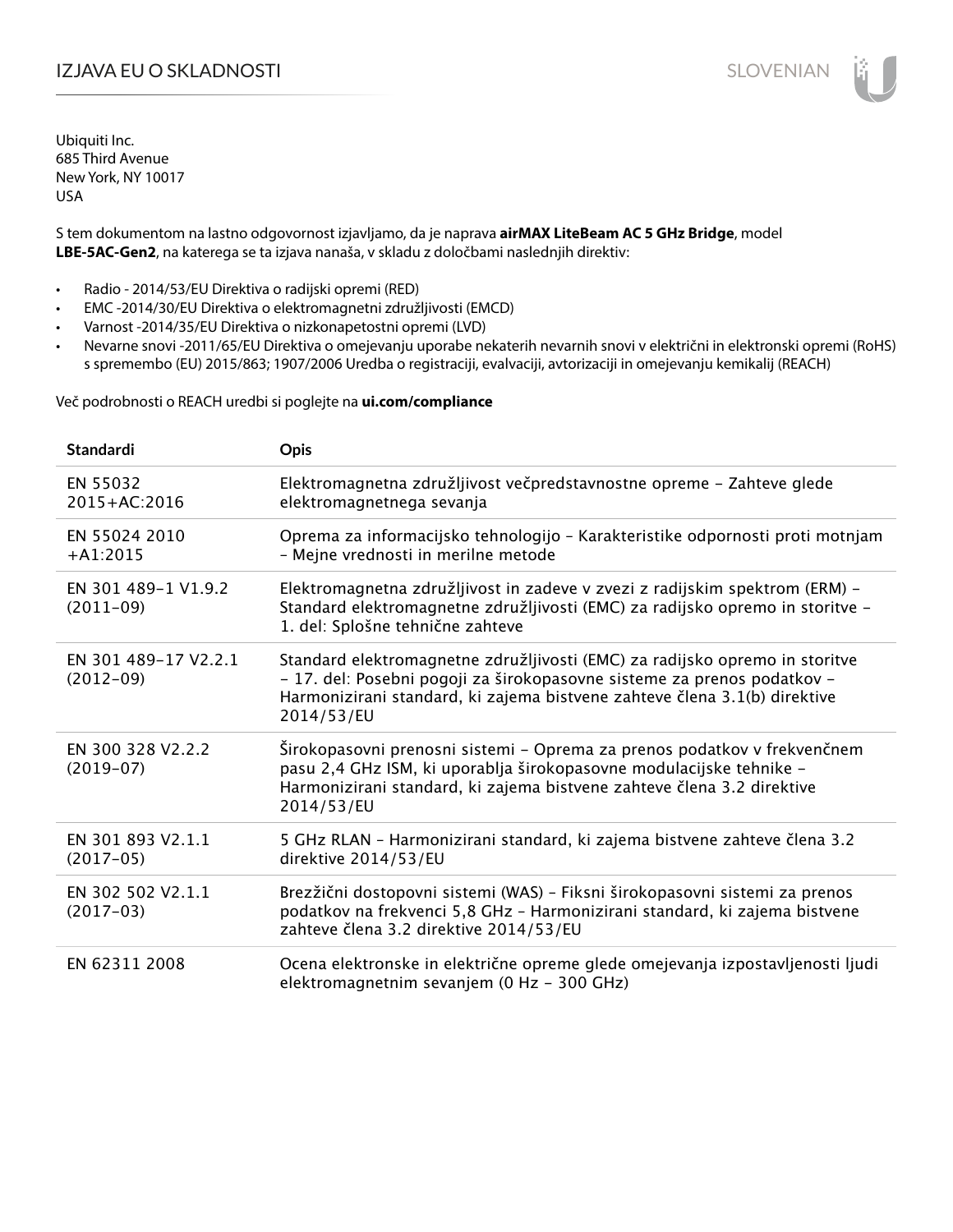

| Standardi                   | Opis                                                                                              |
|-----------------------------|---------------------------------------------------------------------------------------------------|
| EN 62368-1<br>2014+A11:2017 | Oprema za avdio/video, informacijsko in komunikacijsko tehnologijo – 1. del:<br>Varnostne zahteve |
| <b>CE Marking</b>           | C E                                                                                               |

Mark Feil<br>Mark Feil  $\overline{\phantom{m}}$ 

Compliance Manager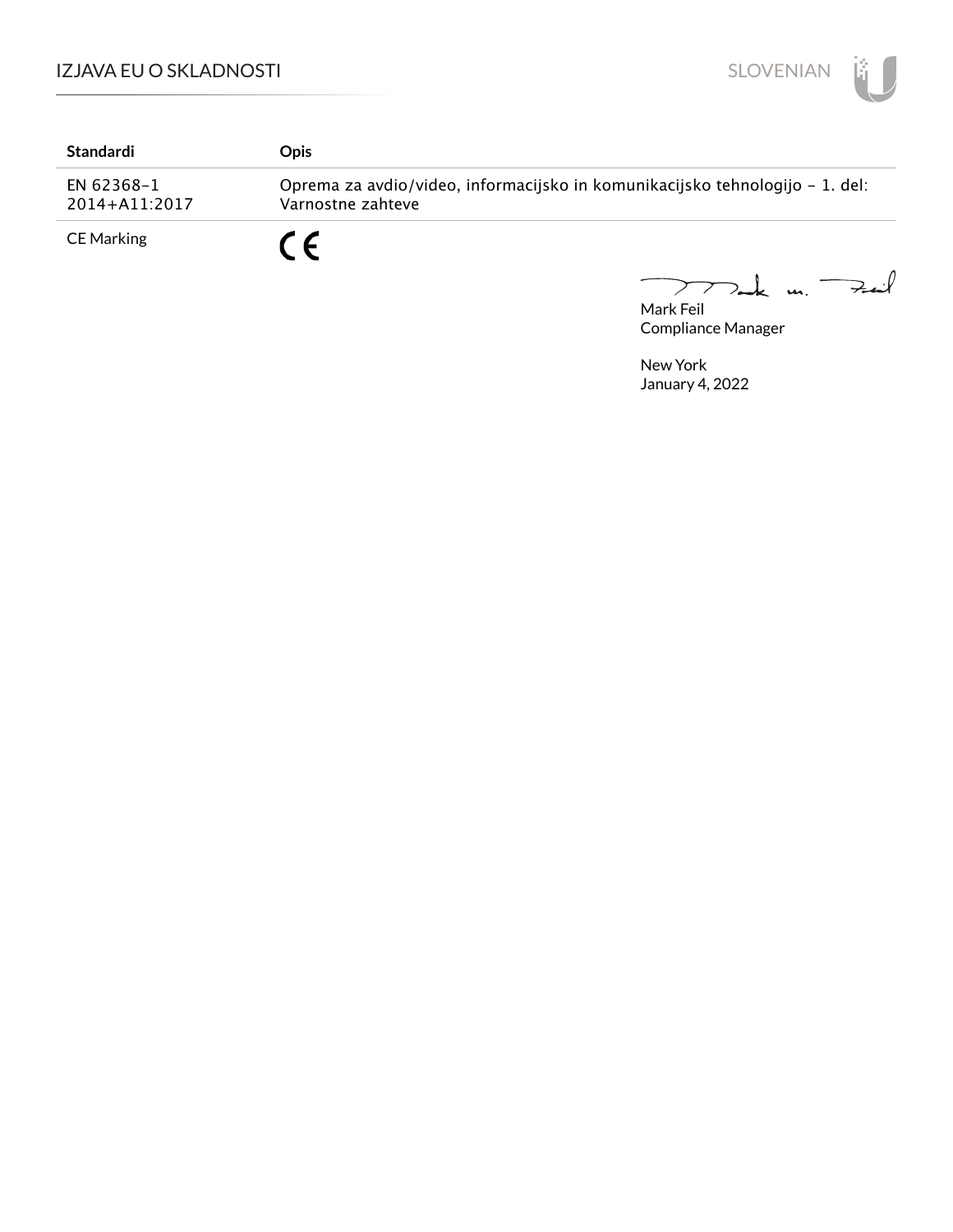Ubiquiti Inc. 685 Third Avenue New York, NY 10017 USA

Διά του παρόντος δηλώνουμε με αποκλειστική ευθύνη μας ότι το **airMAX LiteBeam AC 5 GHz Bridge**, μοντέλο **LBE-5AC-Gen2**, στο οποίο αναφέρεται η παρούσα δήλωση, είναι σύμφωνο με τις διατάξεις των Οδηγιών

- Ραδιοεξοπλισμός Οδηγία Ραδιοεξοπλισμού (RED) 2014/53/ΕΕ
- EMC Οδηγία Ηλεκτρομαγνητικής Συμβατότητας (EMCD) 2014/30/ΕΕ
- Ασφάλεια Οδηγία Χαμηλής Τάσης (LVD) 2014/35/ΕΕ
- Επικίνδυνα Υλικά Περιορισμός της Χρήσης Ορισμένων Επικίνδυνων Ουσιών σε Ηλεκτρικό και Ηλεκτρονικό Εξοπλισμό (RoHS) 2011/65/ΕΕ με τροποποίηση (ΕΕ) 2015/863. Καταχώριση, Αξιολόγηση, Εξουσιοδότηση και Περιορισμός Χημικών Ουσιών (REACH) 1907/2006

Για περισσότερες λεπτομέρειες σχετικά με το REACH, παρακαλούμε ανατρέξτε στη διεύθυνση **ui.com/compliance**

| Πρότυπα                             | Περιγραφή                                                                                                                                                                                                                                                              |
|-------------------------------------|------------------------------------------------------------------------------------------------------------------------------------------------------------------------------------------------------------------------------------------------------------------------|
| EN 55032<br>2015+AC:2016            | Ηλεκτρομαγνητική συμβατότητα εξοπλισμού πολυμέσων - Απαιτήσεις<br>εκπομπών                                                                                                                                                                                             |
| EN 55024 2010<br>$+A1:2015$         | Εξοπλισμός τεχνολογίας πληροφοριών - Χαρακτηριστικά θωράκισης - Όρια<br>και μέθοδοι μέτρησης                                                                                                                                                                           |
| EN 301 489-1 V1.9.2<br>$(2011-09)$  | Ηλεκτρομαγνητική συμβατότητα και Θέματα Ραδιοφάσματος (ERM). Πρότυπο<br>ηλεκτρομαγνητικής συμβατότητας (ΕΜC) για ραδιοεξοπλισμό και υπηρεσίες.<br>Μέρος 1: Κοινές τεχνικές απαιτήσεις                                                                                  |
| EN 301 489-17 V2.2.1<br>$(2012-09)$ | Πρότυπο ηλεκτρομαγνητικής συμβατότητας (ΕΜC) για ραδιοεξοπλισμό και<br>υπηρεσίες. Μέρος 17: Ειδικοί όροι για Συστήματα Μετάδοσης Δεδομένων<br>Ευρείας Ζώνης · Εναρμονισμένο Πρότυπο που καλύπτει τις βασικές<br>απαιτήσεις του άρθρου 3.1 (β) της Οδηγίας 2014/53 / ΕΕ |
| EN 300 328 V2.2.2<br>$(2019-07)$    | Ευρυζωνικά συστήματα μετάδοσης. Εξοπλισμός μετάδοσης δεδομένων<br>που λειτουργεί στη ζώνη ISM 2,4 GHz και χρησιμοποιεί ευρυζωνικές<br>τεχνικές διαμόρφωσης. Εναρμονισμένο πρότυπο που καλύπτει τις βασικές<br>απαιτήσεις του άρθρου 3.2 της Οδηγίας 2014/53 / ΕΕ       |
| EN 301 893 V2.1.1<br>$(2017-05)$    | 5 GHz RLAN. Εναρμονισμένο Πρότυπο που καλύπτει τις βασικές απαιτήσεις<br>του άρθρου 3.2 της Οδηγίας 2014/53/ΕΕ                                                                                                                                                         |
| EN 302 502 V2.1.1<br>$(2017-03)$    | Συστήματα Ασύρματης Πρόσβασης (WAS). Σταθερά ευρυζωνικά συστήματα<br>μετάδοσης δεδομένων 5,8 GHz. Εναρμονισμένο Πρότυπο που καλύπτει τις<br>βασικές απαιτήσεις του άρθρου 3.2 της Οδηγίας 2014/53/ΕΕ                                                                   |
| EN 62311 2008                       | Αξιολόγηση ηλεκτρονικού και ηλεκτρικού εξοπλισμού που σχετίζεται με<br>περιορισμούς έκθεσης στον άνθρωπο για ηλεκτρομαγνητικά πεδία (0 Hz –<br>300 GHz)                                                                                                                |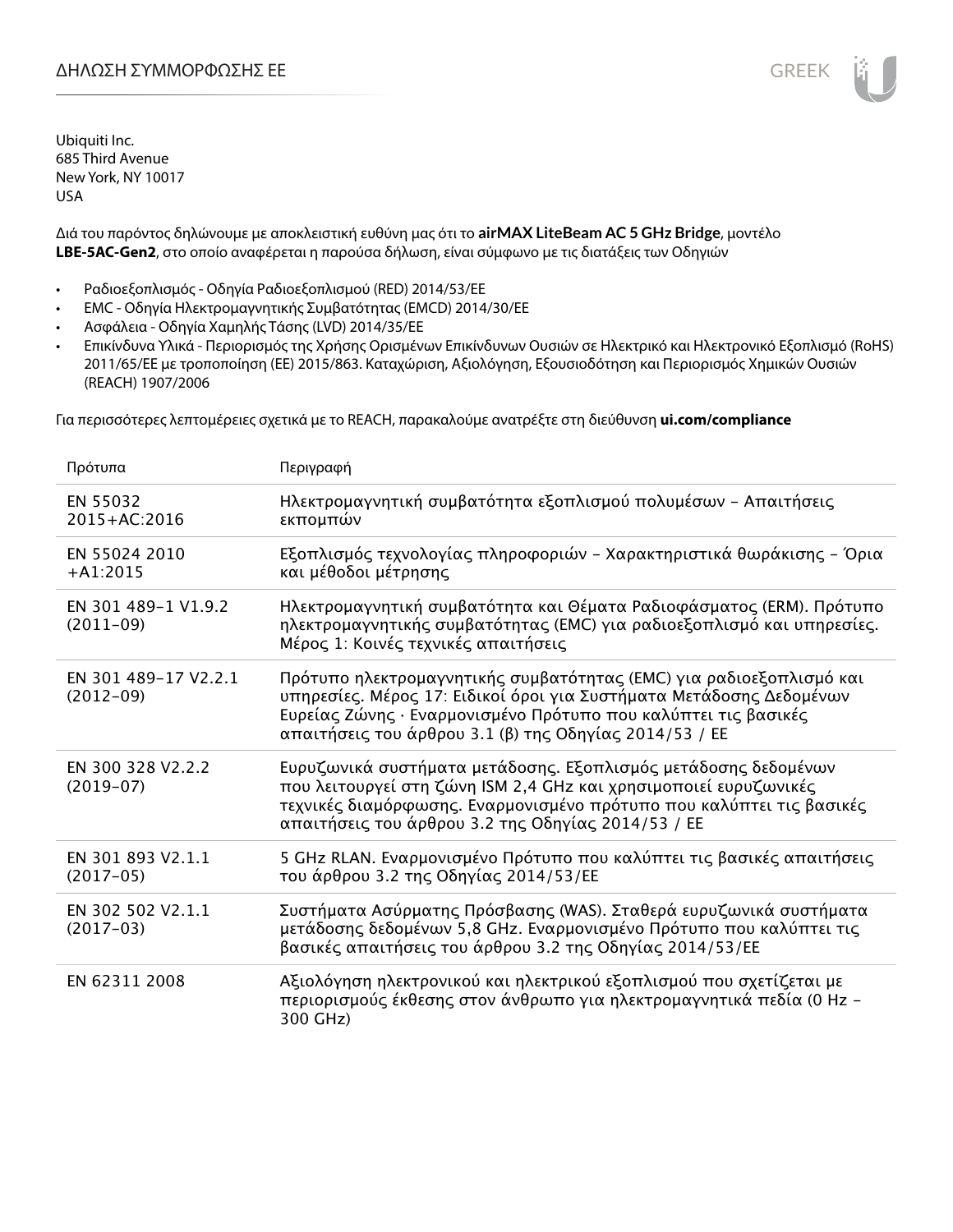

| Πρότυπα                         | Περιγραφή                                                                                             |
|---------------------------------|-------------------------------------------------------------------------------------------------------|
| EN 62368-1<br>$2014 + A11:2017$ | Εξοπλισμός τεχνολογίας ήχου/εικόνας, πληροφορικής και επικοινωνιών -<br>Μέρος 1: Απαιτήσεις ασφάλειας |
| <b>CE Marking</b>               | C F                                                                                                   |

Mark Feil<br>Mark Feil  $\overline{\phantom{0}}$ 

Compliance Manager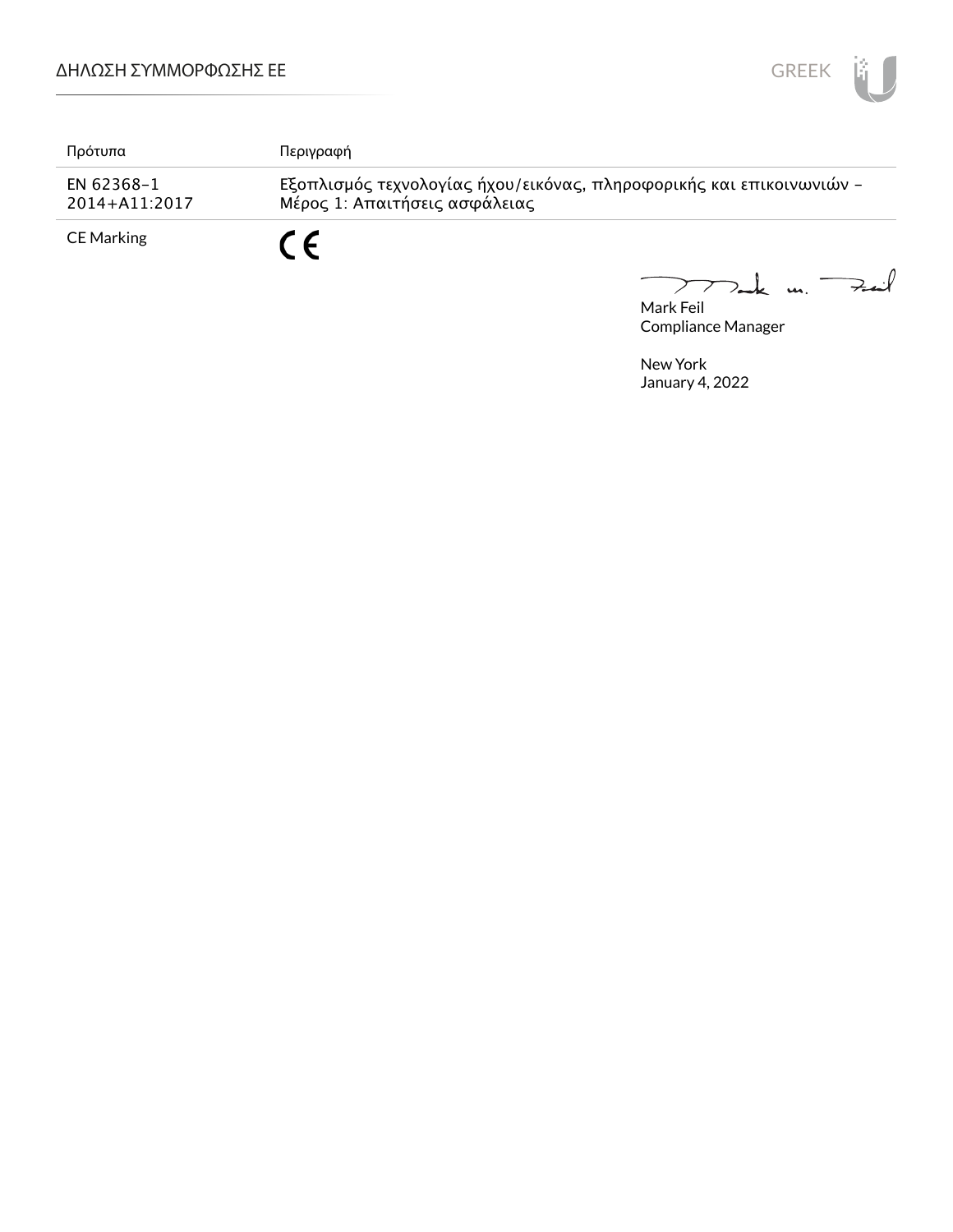# EÚ VYHLÁSENIE O SÚHLASE SLOVAK SLOVAK

Ubiquiti Inc. 685 Third Avenue New York, NY 10017 USA

Týmto prehlasuje, na našu výlučnú zodpovednosť, že **airMAX LiteBeam AC 5 GHz Bridge**, model **LBE-5AC-Gen2**, ktorého sa toto vyhlásenie týka, je v súlade s ustanoveniami Smerníc

- Rádio 2014/53/EÚ Smernica o Rádiových Zariadeniach (RED)
- EMC -2014/30/EÚ Smernica o Elektromagnetickej Kompatibilite (EMCD)
- Bezpečnosť -2014/35/EÚ Smernica o Nízkom Napätí (LVD)
- Nebezpečné Materiály -2011/65/EÚ Obmedzenie Používania Určitých Nebezpečných Látok v Elektrických a Elektronických Zariadeniach (RoHS) s dodatkom (EÚ) 2015/863; 1907/2006 Registrácia, Hodnotenie, Autorizácia a Obmedzenie chemikálií (REACH)

Ďalšie informácie o REACH môžete nájsť na **ui.com/compliance**

| <b>Standardy</b>                    | <b>Popis</b>                                                                                                                                                                                                                                                 |
|-------------------------------------|--------------------------------------------------------------------------------------------------------------------------------------------------------------------------------------------------------------------------------------------------------------|
| EN 55032<br>2015+AC:2016            | Elektromagnetická kompatibilita multimediálnych zariadení - emisné<br>požiadavky                                                                                                                                                                             |
| EN 55024 2010<br>$+A1:2015$         | Zariadenia informačných technológií - Charakteristiky odolnosti - Limity a<br>metódy merania                                                                                                                                                                 |
| EN 301 489-1 V1.9.2<br>$(2011-09)$  | Elektromagnetická kompatibilita a záležitosti rádiového spektra (ERM). Norma<br>elektromagnetickej kompatibility (EMC) pre rádiové zariadenia a služby:<br>Spoločné technické požiadavky                                                                     |
| EN 301 489-17 V2.2.1<br>$(2012-09)$ | Norma elektromagnetickej kompatibility (EMC) na rádiové zariadenia a služby.<br>17. časť: Osobitné podmienky pre širokopásmové systémy prenosu dát.<br>Harmonizovaná norma vzťahujúca sa na základné požiadavky článku 3.1 písm.<br>b) smernice $2014/53/EU$ |
| EN 300 328 V2.2.2<br>$(2019-07)$    | Širokopásmové prenosové systémy. Zariadenia na prenos údajov pracujúce<br>v pásme ISM 2,4 GHz a používajúce širokopásmové modulačné techniky.<br>Harmonizovaná norma vzťahujúca sa na základné požiadavky článku 3.2<br>smernice 2014/53/EÚ                  |
| EN 301 893 V2.1.1<br>$(2017-05)$    | 5 GHz RLAN; harmonizovaná norma vzťahujúca sa na základné požiadavky<br>článku 3.2 smernice 2014/53/EÚ                                                                                                                                                       |
| EN 302 502 V2.1.1<br>$(2017-03)$    | Bezdrôtové prístupové systémy (WAS); pevné širokopásmové dátové prenosové<br>systémy 5,8 GHz; harmonizovaná norma vzťahujúca sa na základné požiadavky<br>článku 3.2 smernice 2014/53/EÚ                                                                     |
| EN 62311 2008                       | Posudzovanie elektronických a elektrických zariadení v súvislosti s<br>obmedzeniami vystavenia ľudí elektromagnetickým poliam (0 Hz - 300 GHz)                                                                                                               |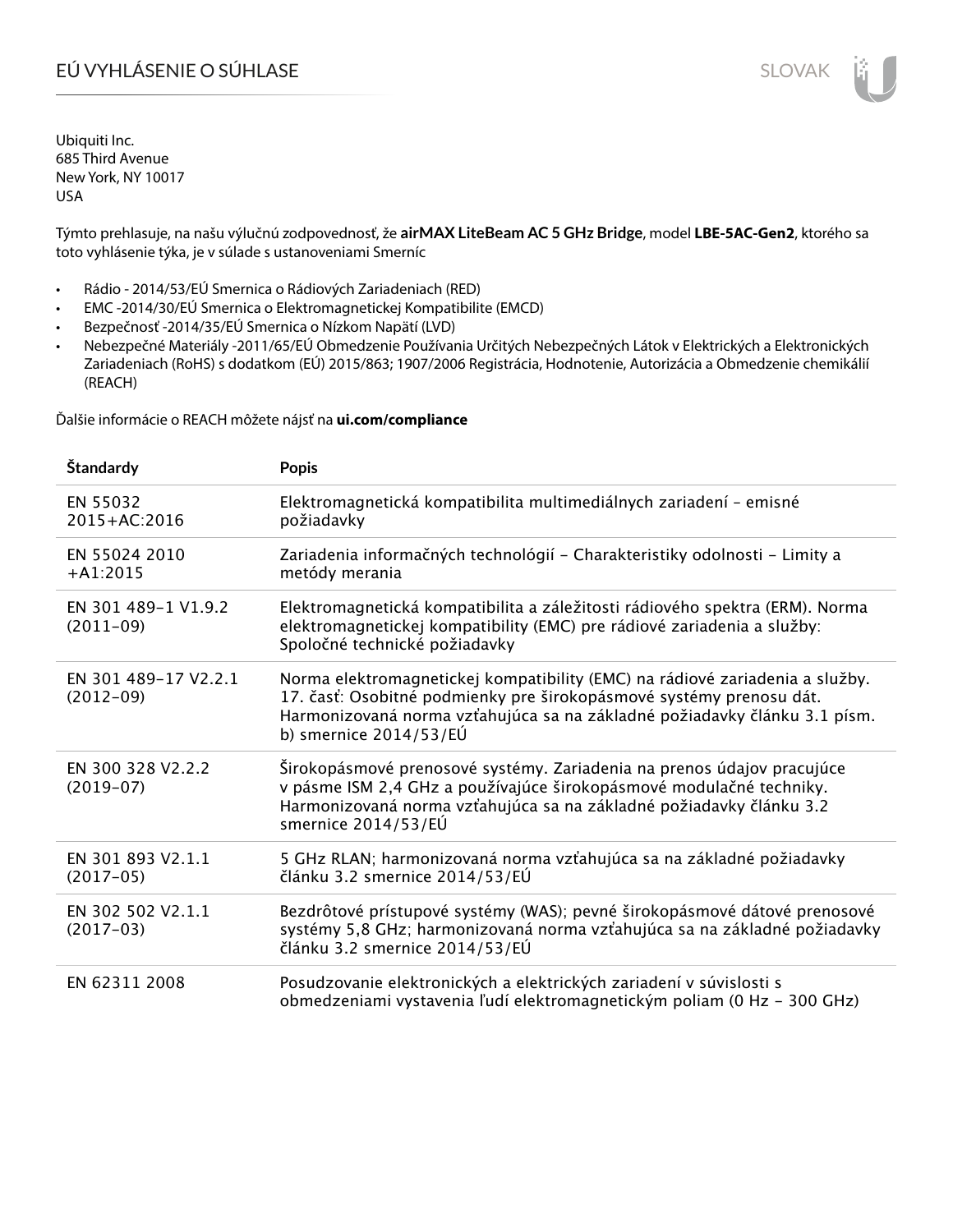

| Štandardy                   | <b>Popis</b>                                                                                        |
|-----------------------------|-----------------------------------------------------------------------------------------------------|
| EN 62368-1<br>2014+A11:2017 | Zariadenia audio/video, informačnej a komunikačnej technológie – časť 1:<br>Bezpečnostné požiadavky |
| <b>CE Marking</b>           | C E                                                                                                 |

Mark Feil<br>Mark Feil  $\overline{\phantom{m}}$ 

Compliance Manager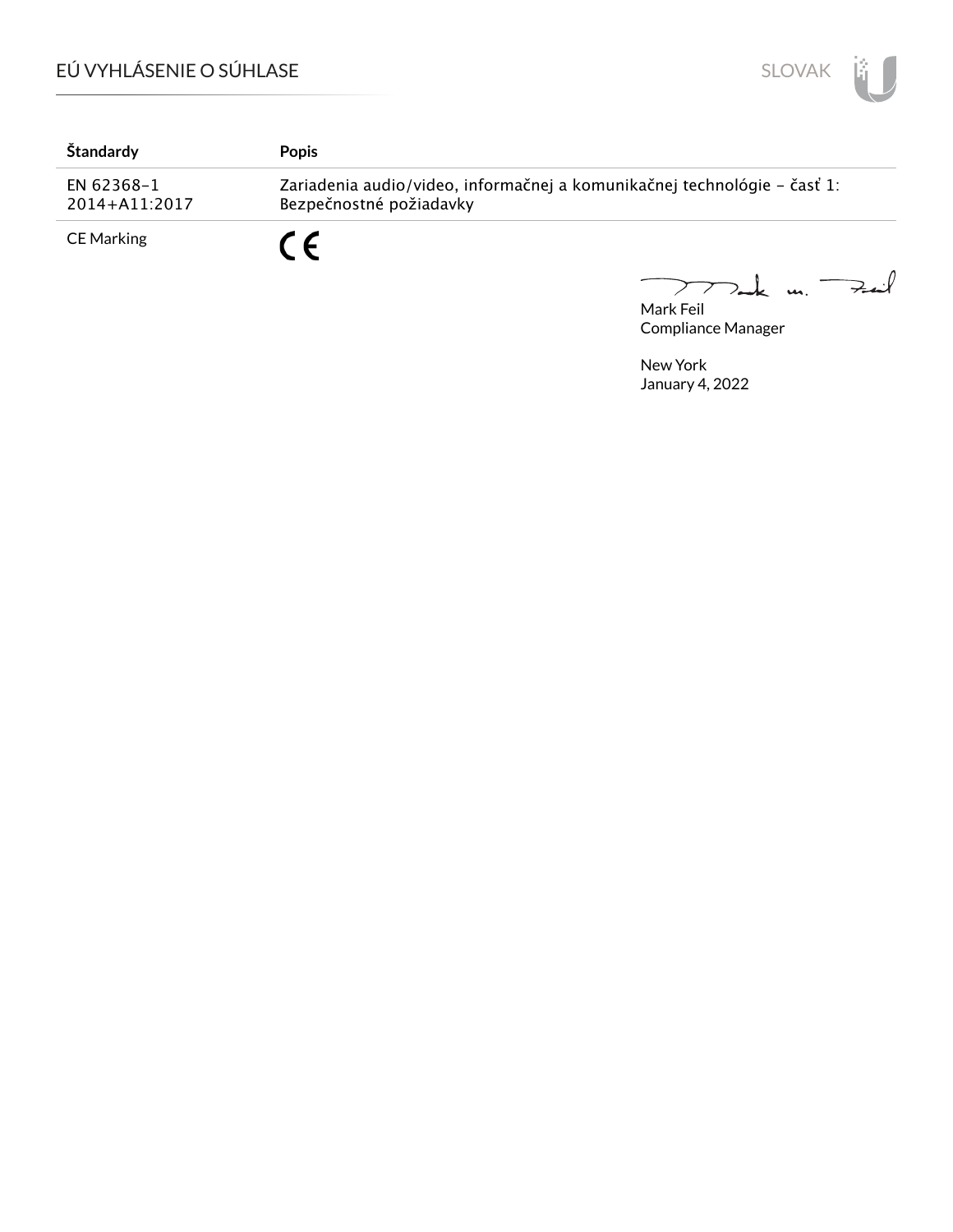Ubiquiti Inc. 685 Third Avenue New York, NY 10017 USA

Vienīgi uz savu atbildību deklarējam, ka iekārtas "**airMAX LiteBeam AC 5 GHz Bridge**" modelis "**LBE-5AC-Gen2**", uz ko attiecas šī deklarācija, atbilst šādu direktīvu noteikumiem:

- radio 2014/53/ES Radioiekārtu direktīva (RED);
- elektromagnētiskā saderība 2014/30/ES Elektromagnētiskās saderības direktīva (EMCD);
- drošība 2014/35/ES Zemsprieguma direktīva (LVD);
- bīstami materiāli 2011/65/ES Atsevišķu bīstamu ķīmisko vielu izmantošanas ierobežojumi elektriskajās un elektroniskajās iekārtās (RoHS) ar grozījumu (ES) 2015/863; 1907/2006 Ķīmisko vielu reģistrēšana, novērtēšana, atļaušana un ierobežošana (REACH).

Papildinformāciju par REACH lūdzam skatīt tīmekļa vietnē **ui.com/compliance**

| <b>Standarti</b>                    | <b>Apraksts</b>                                                                                                                                                                                                                                             |
|-------------------------------------|-------------------------------------------------------------------------------------------------------------------------------------------------------------------------------------------------------------------------------------------------------------|
| EN 55032<br>2015+AC:2016            | Multivides iekārtu elektromagnētiskā saderība - Emisijai piemērojamās prasības                                                                                                                                                                              |
| EN 55024 2010<br>$+A1:2015$         | Informācijas tehnoloģijas iekārtas - Traucējumnoturības raksturlielumi -<br>Robežvērtības un mērīšanas metodes                                                                                                                                              |
| EN 301 489-1 V1.9.2<br>$(2011-09)$  | Elektromagnētiskā saderība un radiofrekvenču spektra jautājumi (ERM);<br>Elektromagnētiskās saderības (EMS) standarts radioiekārtām un dienestiem; 1.<br>daļa: Vispārējās tehniskās prasības                                                                |
| EN 301 489-17 V2.2.1<br>$(2012-09)$ | Elektromagnētiskās saderības (EMS) standarts radioiekārtām un dienestiem;<br>17. daļa: Īpašie nosacījumi platjoslas datu pārraides sistēmām; Saskaņotais<br>standarts, kas atbilst Direktīvas 2014/53/ES 3. panta 1. punkta b) apakšpunkta<br>pamatprasībām |
| EN 300 328 V2.2.2<br>$(2019-07)$    | Platjoslas pārraides sistēmas; Datu pārraides iekārtas, kas darbojas 2,4 GHz<br>ISM joslā un izmanto platjoslas modulācijas paņēmienus; Saskaņotais standarts,<br>kas atbilst Direktīvas 2014/53/ES 3. panta 2. punkta pamatprasībām                        |
| EN 301 893 V2.1.1<br>$(2017-05)$    | 5 GHz RLAN; Saskanotais standarts, kas atbilst Direktīvas 2014/53/ES 3. panta<br>2. punkta pamatprasībām                                                                                                                                                    |
| EN 302 502 V2.1.1<br>$(2017-03)$    | Bezvadu piekļuves sistēmas (WAS); 5,8 GHz fiksētās platjoslas datu pārraides<br>sistēmas; Saskaņotais standarts, kas atbilst Direktīvas 2014/53/ES 3. panta 2.<br>punkta pamatprasībām                                                                      |
| EN 62311 2008                       | Elektronisko un elektrisko iekārtu novērtēšana attiecībā uz ierobežojumiem 0<br>Hz-300 GHz elektromagnētisko lauku iedarbībai uz cilvēkiem                                                                                                                  |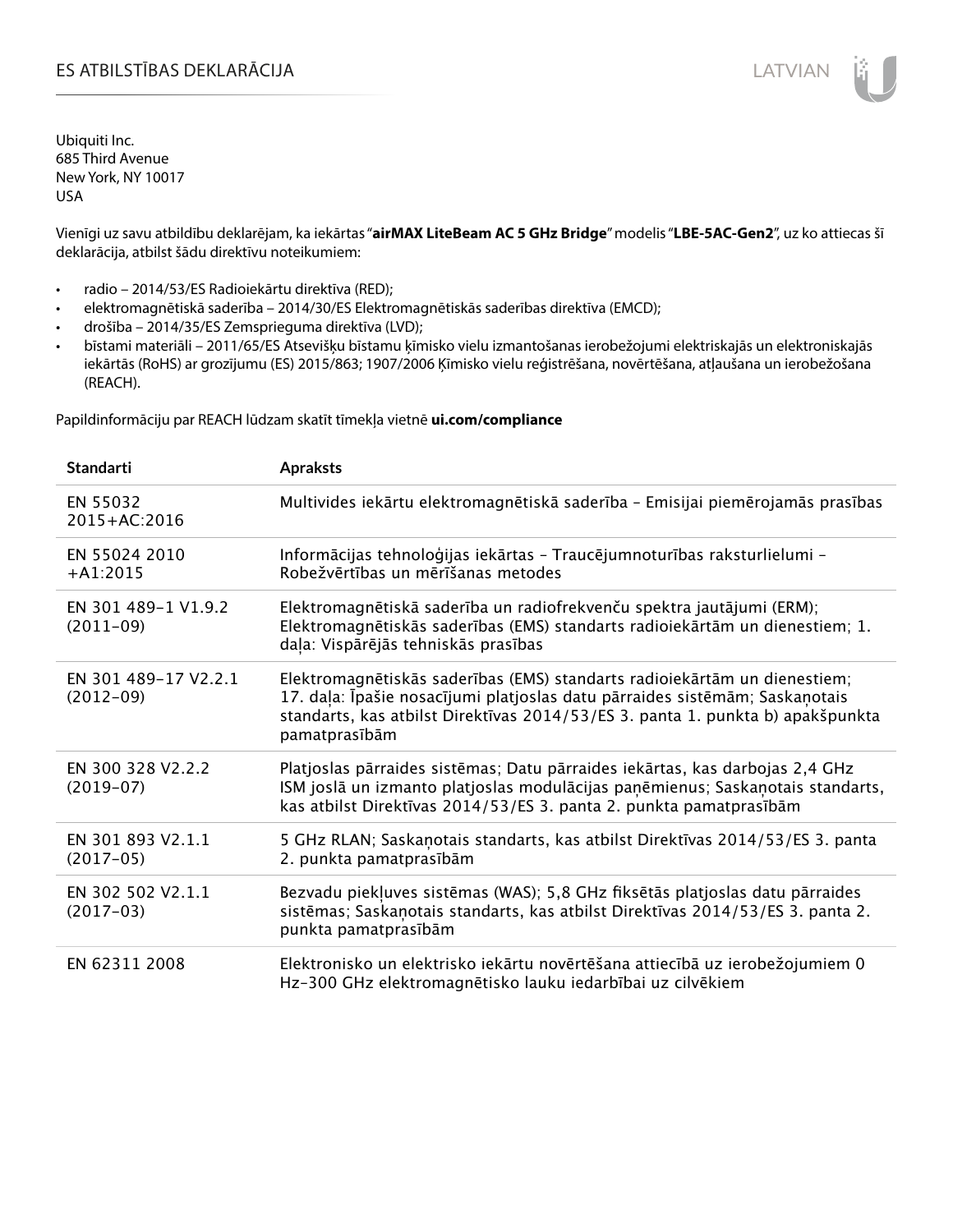

| <b>Standarti</b>            | <b>Apraksts</b>                                                                                   |
|-----------------------------|---------------------------------------------------------------------------------------------------|
| EN 62368-1<br>2014+A11:2017 | Audio/video, informācijas un komunikācijas tehnoloģiju aprīkojums - 1. daļa:<br>Drošības prasības |
| CE Marking                  | C E                                                                                               |

Mark Feil<br>Mark Feil  $\overline{\phantom{0}}$ 

Compliance Manager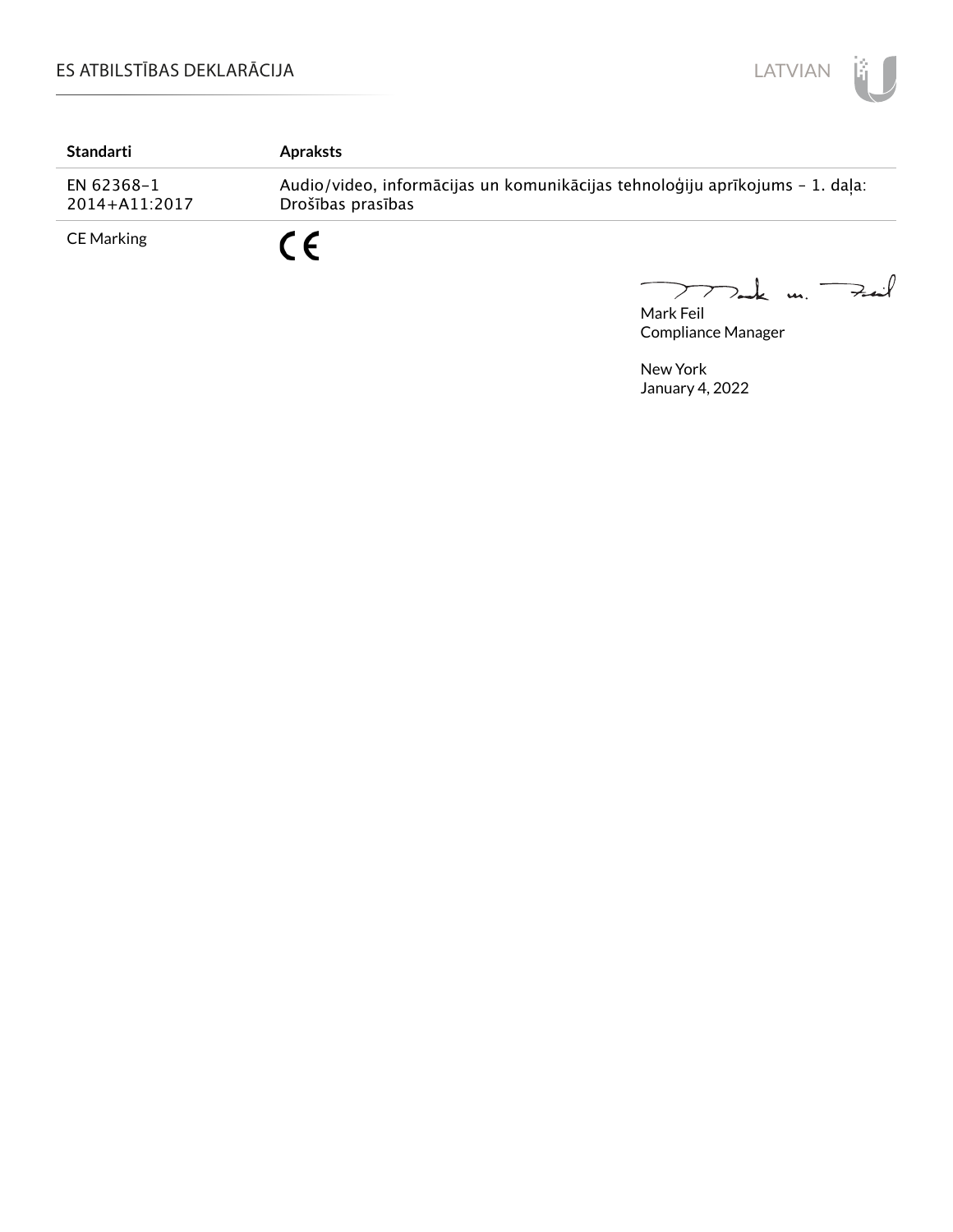# ES ATITIKIMO DEKLARACIJA NA SATITIKIMO DEKLARACIJA NA SATITIKIMO DEKLARACIJA NA SATITIKIMO DE KLARACIJA NA SATI

Ubiquiti Inc. 685 Third Avenue New York, NY 10017 USA

Šiuo pareiškimu prisiimdami visą atsakomybe pareiškia, kad "airMAX LiteBeam AC 5 GHz Bridge", LBE-5AC-Gen2 modelis, su kuriuo susijusi ši deklaracija, atitinka direktyvų nuostatas

- Radijo 2014/53/EU Radijo įrangos direktyva (RĮD)
- ESD -2014/30/EU Elektromagnetinio suderinamumo direktyva (ESD)
- Sauga -2014/35/EU Žemos įtampos direktyva (LVD)
- Kenksmingos medžiagos -2011/65/EU Tam tikrų pavojingų medžiagų naudojimo elektros ir elektroninėje įrangoje apribojimas (RoHS) pakeitimas (EU) 2015/863; 1907/2006 Registracija, Vertinimas, Cheminių medžiagų leidimas ir apribojmas (RVACH)

Dėl papildomos informacijos apie RVACH, kreipkitės į **ui.com/compliance**

| Standartai                          | Apibūdinimas                                                                                                                                                                                                                                                                                  |
|-------------------------------------|-----------------------------------------------------------------------------------------------------------------------------------------------------------------------------------------------------------------------------------------------------------------------------------------------|
| EN 55032<br>2015+AC:2016            | Multimedijos elektromagentinis suderinamumas - spinduliuotės reikalavimai                                                                                                                                                                                                                     |
| EN 55024 2010<br>$+A1:2015$         | Informacinių technologijų įranga. Imuniteto charakteristikos. Ribos ir matavimo<br>metodai                                                                                                                                                                                                    |
| EN 301 489-1 V1.9.2<br>$(2011-09)$  | Elektromagnetinis suderinamumas ir radijo spektro dalykai (ERM); Radijo ryšio<br>įrangos ir paslaugų elektromagnetinio suderinamumo (EMS) standartas. 1 dalis.<br>Bendrieji techniniai reikalavimai                                                                                           |
| EN 301 489-17 V2.2.1<br>$(2012-09)$ | Radijo ryšio įrangos ir mobiliojo ryšio elektromagnetinio suderinamumo (EMS)<br>standartas. 4 dalis. Fiksuotųjų radijo ryšių ir pagalbinės įrangos specialiosios<br>salygos; suderintas standartas, apimantis esminius Direktyvos 2014/53 / ES 3<br>straipsnio 1 dalies b punkto reikalavimus |
| EN 300 328 V2.2.2<br>$(2019-07)$    | Plačiajuosčio ryšio sistemos; Duomenų perdavimo įranga, veikianti 2,4 GHz<br>ISM juostoje ir naudojanti plačiajuosčio ryšio moduliacijos metodus; suderintas<br>standartas, apimantis esminius Direktyvos 2014/53 / ES 3 straipsnio 2 dalies<br>reikalavimus                                  |
| EN 301 893 V2.1.1<br>$(2017-05)$    | 5 GHz RLAN; Suderintas standartas, apimantis esminius Direktyvos 2014/53 /<br>ES 3 straipsnio 2 dalies reikalavimus                                                                                                                                                                           |
| EN 302 502 V2.1.1<br>$(2017-03)$    | Belaidės prieigos sistemos (WAS); 5,8 GHz fiksuoto plačiajuosčio ryšio duomenų<br>perdavimo sistemos; Suderintas standartas, apimantis esminius Direktyvos<br>2014/53 / ES 3 straipsnio 2 dalies reikalavimus                                                                                 |
| EN 62311 2008                       | Elektroninės ir elektrinės įrangos, susijusios su elektromagnetinių laukų (0 Hz -<br>300 GHz) poveikio žmonėms apribojimais                                                                                                                                                                   |